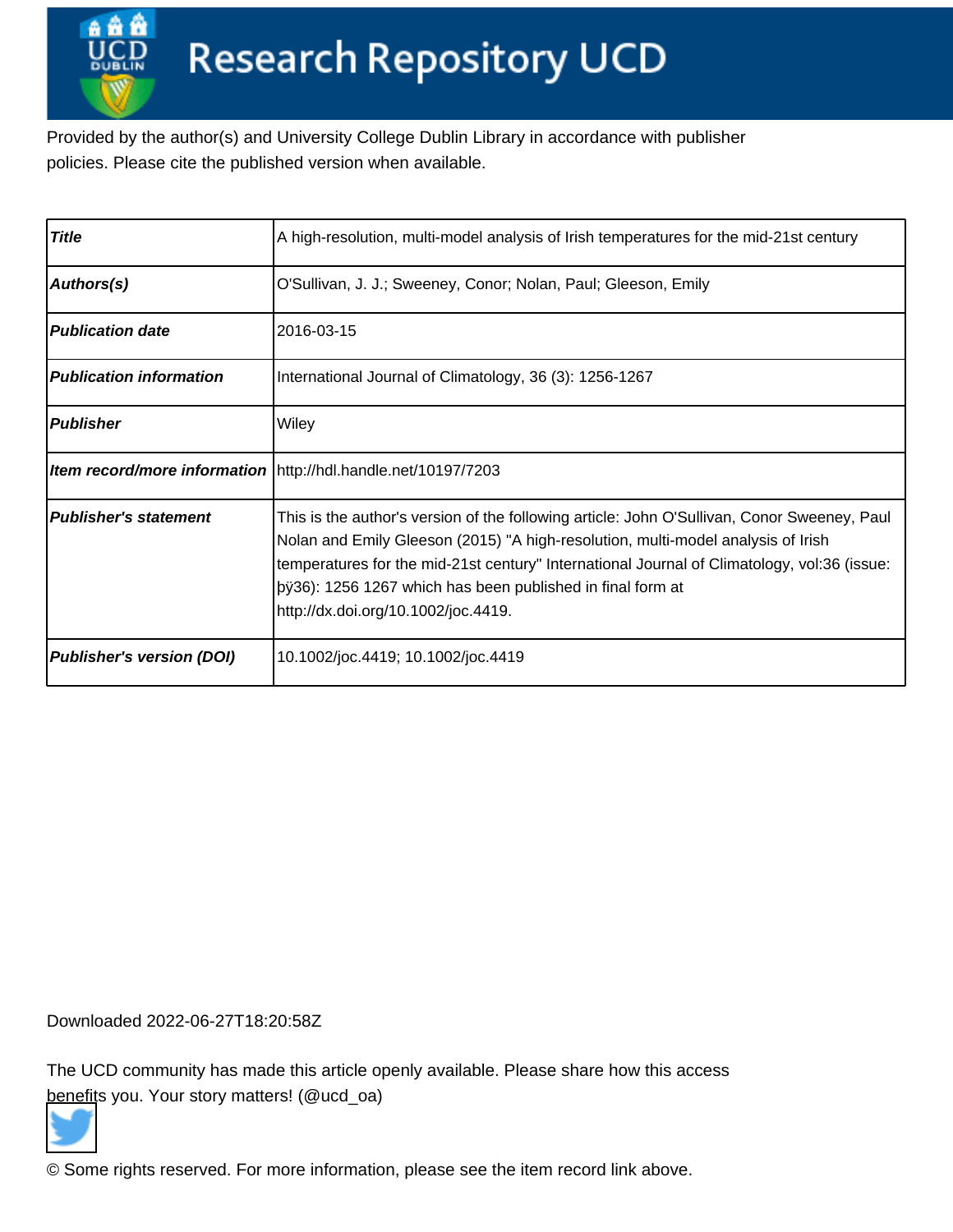# **Title:**

**A high-resolution, multi-model analysis of Irish temperatures for the mid 21st-Century**

# **Authors**:

John O'Sullivan<sup>1,2</sup>, Conor Sweeney<sup>1,2</sup>, Paul Nolan<sup>3</sup> and Emily Gleeson<sup>4</sup> <sup>1</sup>School of Mathematical Sciences, UCD, Belfield, Dublin 4 2 UCD Earth institute, Belfield, Dublin 4 <sup>3</sup>Irish Centre for High-End Computing (ICHEC), Dublin 2 4 Met. Éireann, Research and Applications Division, Glasnevin, Dublin 9 **Short title: Analysis of Irish Temperatures for 2041-2060 Lead Contact: Name and Address**: John O'Sullivan, School of Mathematical Sciences, UCD, Belfield, Dublin 4, Ireland **Email**: john.o-sullivan.2@ucdconnect.ie **Phone**: 00 353 (0) 87 747 6603 **Grants**: Paul Nolan and John O'Sullivan are supported and funded by the Environmental Protection Agency (EPA) Ireland CCRP STRIVE Programme (John O'Sullivan's grant number is 2012-CCRP-PhD.3.). **Running head:**

**Analysis of Irish Temperatures for 2041-2060**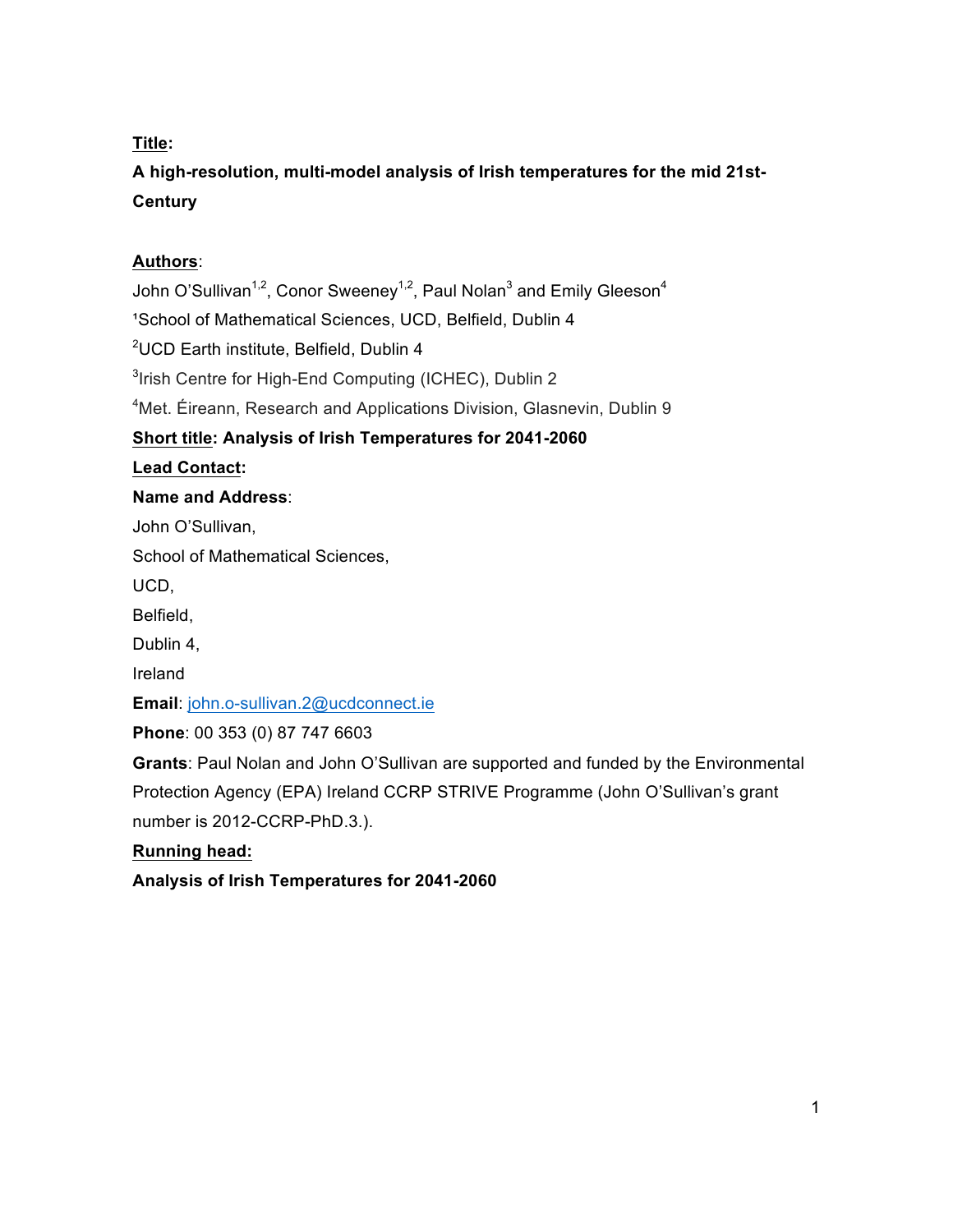#### *Abstract*

There is a paucity of dynamically downscaled climate model output at a high resolution over Ireland, of temperature projections for the mid-21st century. This study aims to address this shortcoming. A preliminary investigation of GCM data and high-resolution RCM data shows that the latter exhibits greater variability over Ireland by reducing the dominance of the surrounding seas on the climate signal. This motivates the subsequent dynamical downscaling and analysis of the temperature output from three high-resolution (4-7km grid size) RCMs over Ireland. The three RCMs, driven by four GCMs from CMIP3 and CMIP5, were run under different SRES and RCP future scenarios. Projections of mean and extreme temperature changes are considered for the mid-century (2041-2060) and assessed relative to the control period of 1981-2000.

Analysis of the RCM data shows that annual mean temperatures are projected to rise to between 0.4°C and 1.8°C above control levels by mid-century. On a seasonal basis, results differ by forcing scenario. Future summers have the largest projected warming under RCP 8.5, where the greatest warming is seen in the southeast of Ireland. The remaining two high emission scenarios (SRESs A1B and A2) project future winters to have the greatest warming, with almost uniform increases of 1.5 - 2°C across the island.

Changes in the bidecadal 5th and 95th percentile values of daily minimum and maximum temperatures, respectively, are also analysed. The greatest change in daily minimum temperature is projected for future winters (indicating fewer cold nights and frost days), a pattern which is consistent across all scenarios/forcings.

An investigation into the distribution of temperature under RCP 8.5 shows a strong summer increase compounded by increased variability, and a winter increase compounded by an increase in skewness.

Key Words: Ireland; regional climate modelling; high resolution; temperature; temperature extremes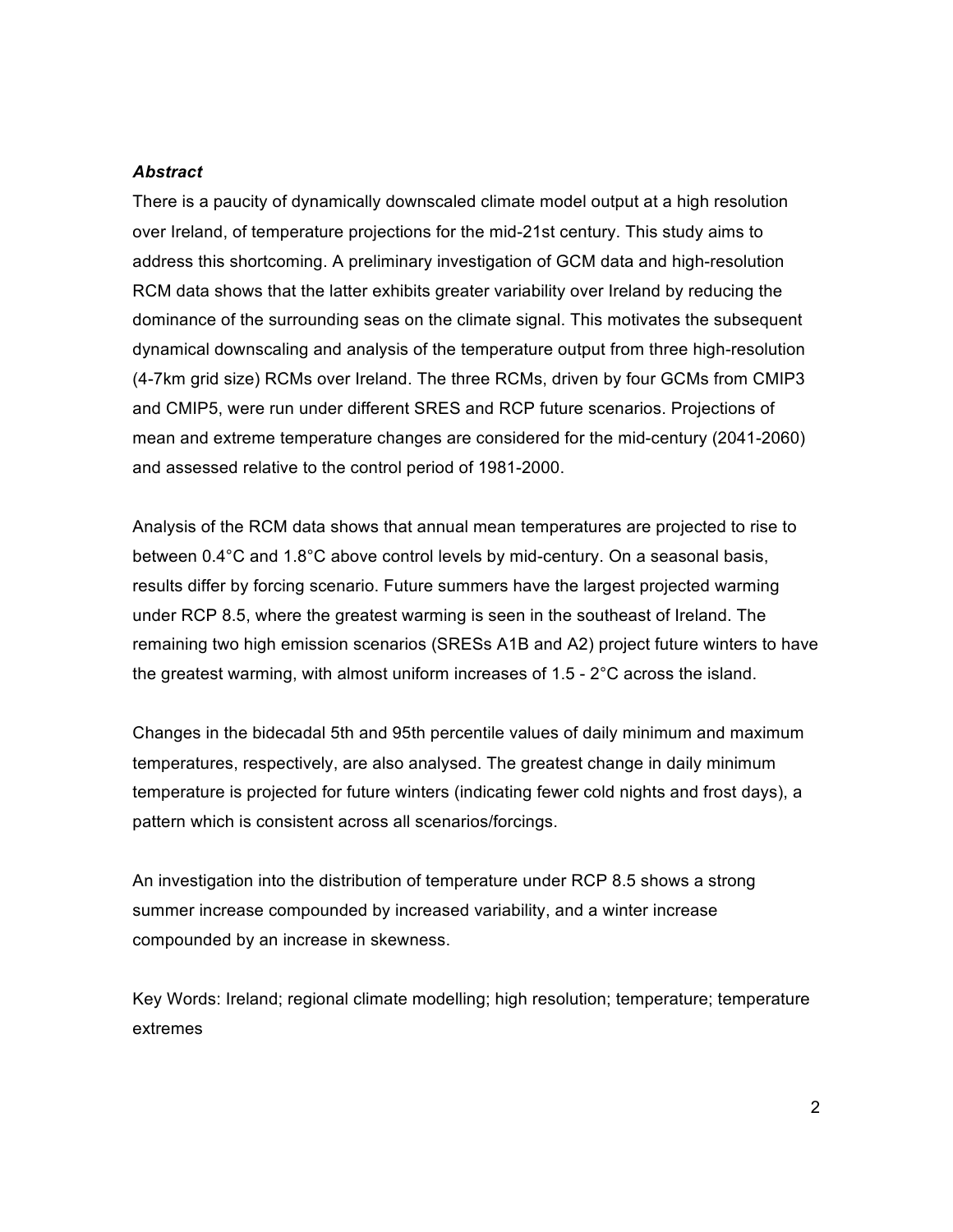#### *Section 1: Introduction*

It is a well-documented fact that concentrations of greenhouse gases (GHGs) in the atmosphere have been increasing since the middle of the 19th century (McGuffie *et al.*, 1999). Most of the scientific community and general public alike have accepted the idea that both natural and anthropogenic factors are causing the earth's climate to change (McGuffie and Henderson-Sellers, 2005). The United Nations (UN) has recently declared that the world experienced more unprecedented high-impact climate extremes in the first decade of the 21st century than any previous decade (World Meteorological Organisation, 2013).

In this paper, the projected temperature changes from the output of three high-resolution regional climate models (RCMs) over Ireland, driven by four global climate models (GCMs), under five different possible futures is analysed. This will help to inform policymakers and further the understanding of the potential environmental impacts of climate change at a local scale.

## 1.1 Overview of Uncertainty

There are many factors that contribute to the uncertainty of climate projections, for which all climate models attempt to account (Fronzek *et al.*, 2012).

Firstly, there is uncertainty due to the natural variability of the climate system (aleatoric uncertainty). A common method which attempts to deal (in part) with this uncertainty typically involves the creation of an ensemble: that is, combining the results of a model run several times with different initial conditions (multiple realisations for one GCM), or from several different models (GCM/RCM pairings), or a combination of both (Déqué *et al.*, 2007). However, this introduces additional uncertainties. Different GCM/RCM pairings may result in different variability, while the timing of natural variability can be different in different GCM realisations.

Secondly, uncertainties arise due to the formulation of the models themselves (epistemic uncertainty). This can be accounted for by using several different models with different parameterisation schemes and dynamical cores, which also results in an ensemble. (Note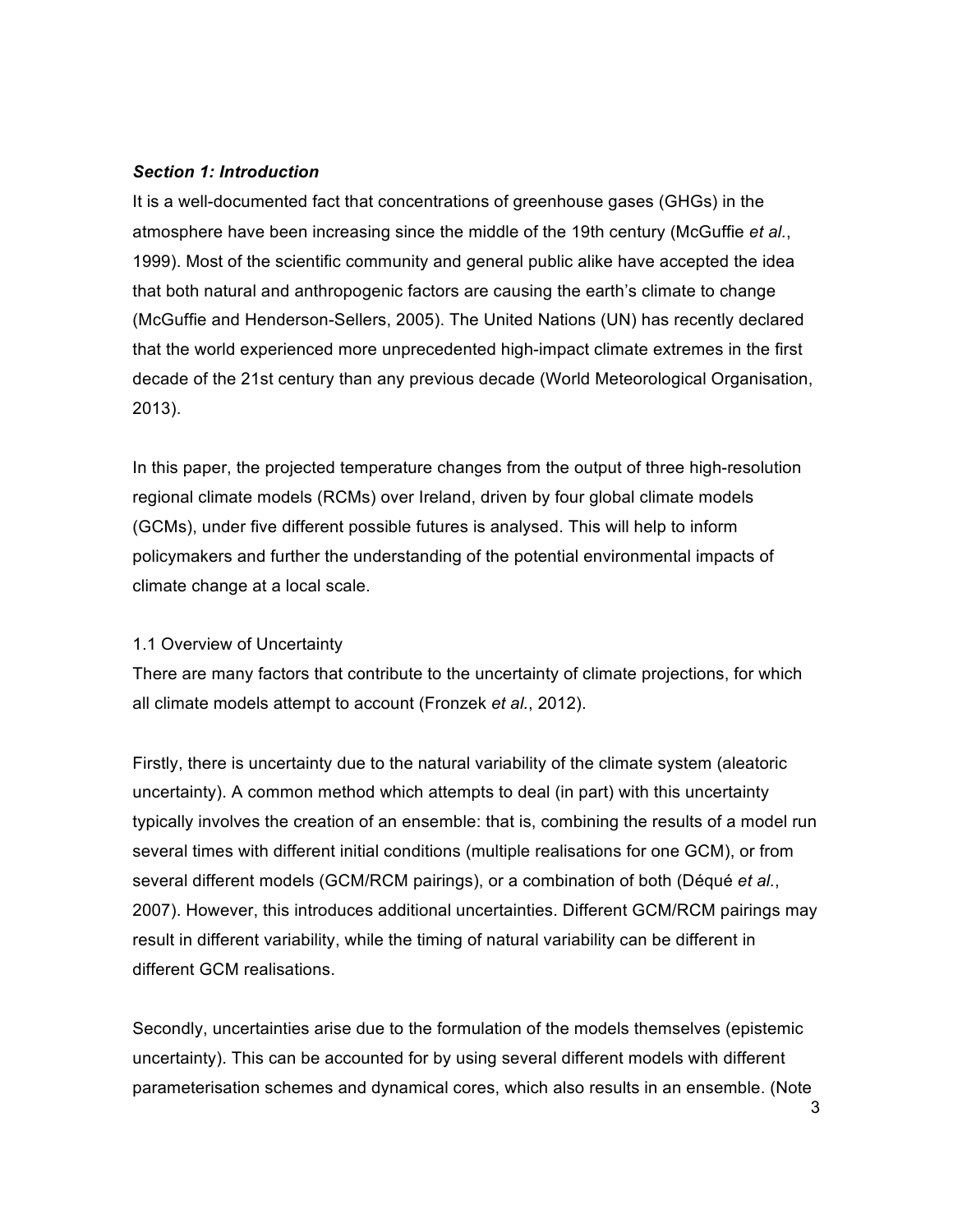that accounting for these two uncertainties often leads to further issues because, for example, ensemble members from related climate models will not be statistically independent. However, we do not deal with such issues here.) The relative coarseness of GCMs, with typical grid sizes of the order of one hundred kilometres, leads to related uncertainties in future regional climate. Downscaling the data over the region of interest can reduce this problem. The resulting higher resolution output is more useful for focused climate impact studies. There are two general approaches to downscaling data: statistical and dynamical. Statistical downscaling involves fitting a statistical model to the GCM output to find changes in climate at a local scale. It is quick and inexpensive to perform (Yang *et al.*, 2012). Dynamical downscaling uses RCMs to focus on a particular region (see figure 1) in order to generate projections of future climate at a higher resolution. The GCM outputs are used as boundary conditions to drive the RCM (in contrast to the freely evolving original GCM). The higher resolution allows for a better representation of coastlines, general topography (Chan *et al.*, 2013) and land use. The physically-based RCMs explicitly resolve more smaller-scale transient-dynamical features of atmospheric flow (e.g. squalls) than the coarser GCMs (Wilby and Dawson, 2007).

Thirdly, there is uncertainty concerning the future atmospheric composition, which affects the radiative balance of the earth. In order to account for this uncertainty, the UN Intergovernmental Panel on Climate Change (IPCC) previously recommended using six pre-defined scenarios (Nakicenovic *et al.*, 2000). These scenarios (or storylines) are derived from four families of possible futures, and are referred to as Special Report on Emissions Scenarios (SRES). For its most recent report, AR5 (IPCC, 2013a), the IPCC recommends using four representative concentration pathways (RCPs) in the simulation of future climate projections (Moss *et al.*, 2010). The higher an RCP, the greater its radiative forcing on the climate. No future is treated as more likely or unlikely than another, meaning that all projections are considered as equally plausible futures regardless of the driving scenario or RCP.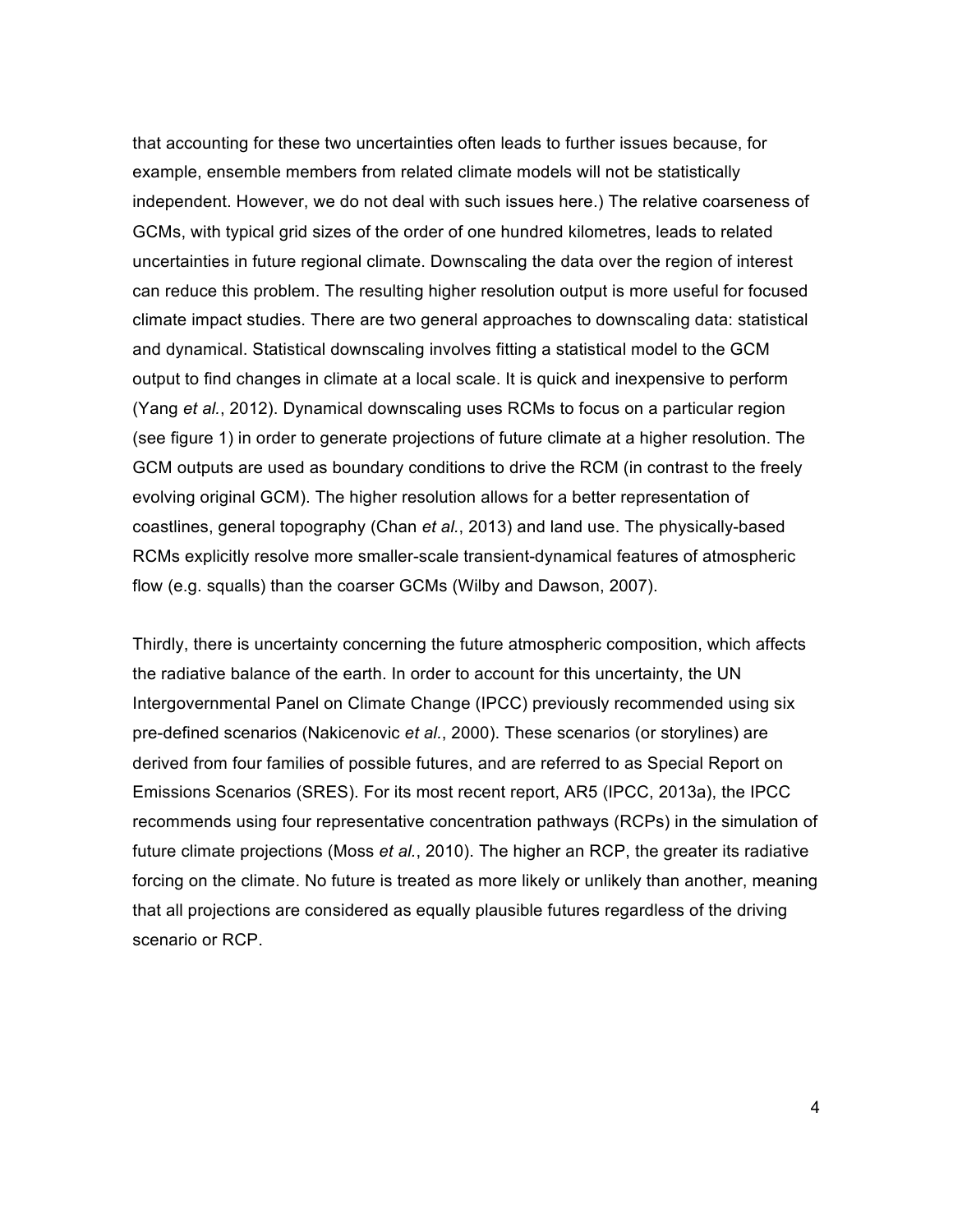

Figure 1: Different model resolutions over Britain and Ireland are shown above. Successively higher resolutions (from 125km (a) to 50km (b) to 18km (c) to 4km (d)) allow coastlines and topography to be modelled in greater detail, and smaller-scale atmospheric features to be resolved.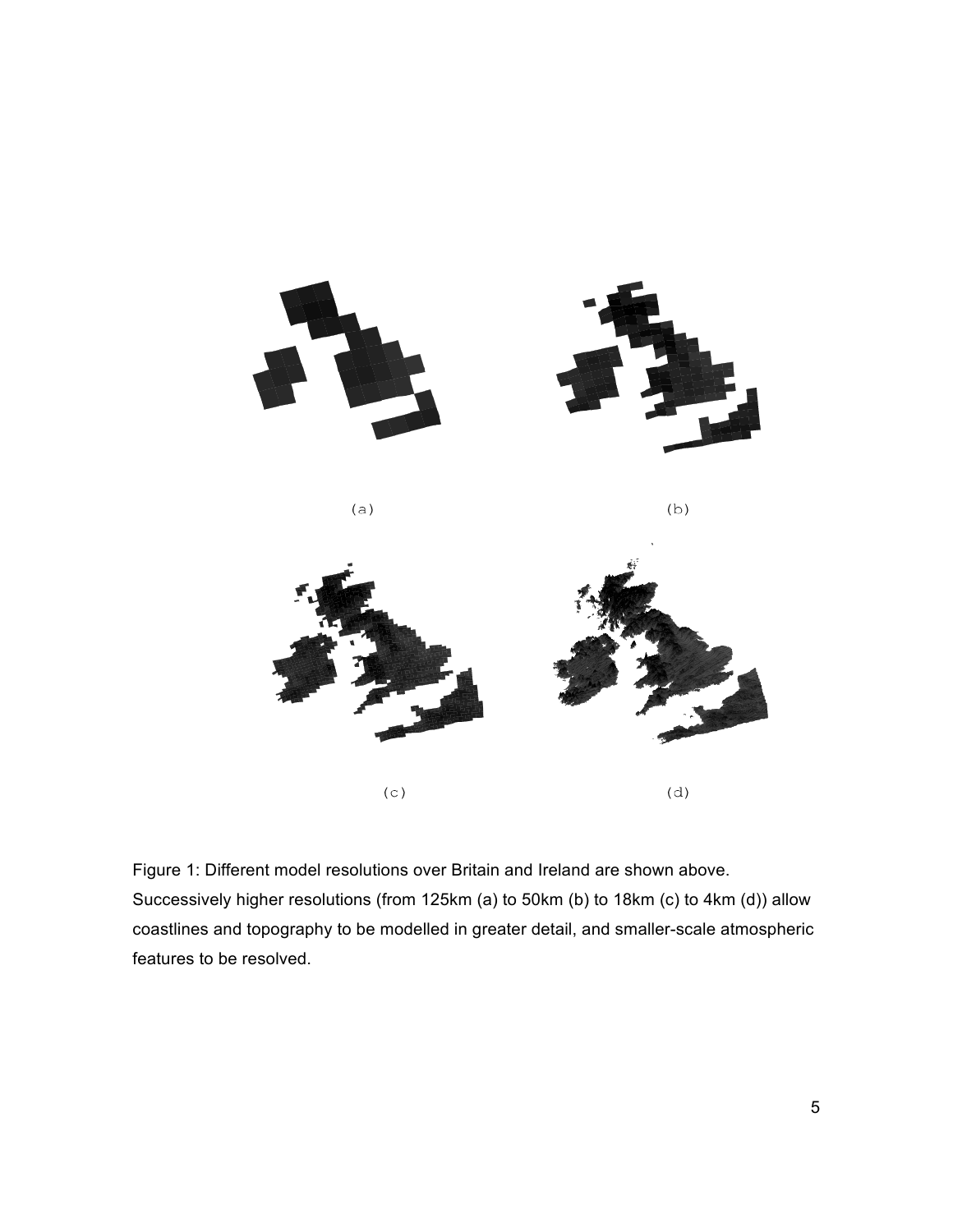#### *Section 2: Previous Studies*

2.1 Previous Studies - Changes in mean temperature The IPCC reports an estimated rise in global mean surface temperatures by the late 21st century of between 0.3 and 4.8°C (IPCC, 2013a). The rise in European mean temperatures is projected to exceed the rise in the global mean. In fact, the median temperature over Ireland for the period 2046-2065 is projected to increase by 1 - 1.5°C in future summers, and by 0.5 - 1.5°C in future winters under RCP 4.5 (IPCC, 2013b).

Heinrich and Gobiet (2012) used 8 RCMs (all approximately of 25km grid size) from the ENSEMBLES project to analyse projected changes in mean temperature over Europe between 1961-1990 and 2021-2050. Examining the multi-model mean change seasonally, they found that warming is projected across all seasons and all areas; these are most pronounced in the north-east of Europe in winter and southern Europe in summer. Temperatures over Britain and Ireland are projected to increase uniformly across all areas and all seasons in that period by approximately 1 - 1.5°C.

Using data resulting from the PRUDENCE project, Déqué *et al.* (2007) compared the results of 25 simulations driven by three GCMs under two different driving scenarios (SRES A2 and B2), in order to estimate the uncertainty in using RCMs for future climate projections over Europe. They investigated the changes projected between 1961-1990 and 2071-2100, while attempting to separate the various sources of uncertainty from each other. They note that the choice of the driving GCM generally introduces more uncertainty than the other sources. They suggest using at least as many GCMs as RCMs in any further studies. However, despite the uncertainties, they concluded that the projected warming evident across Europe is statistically significant (e.g., the lower value of all 99% confidence intervals for projected warming exceeds 1°C).

The ENSEMBLES project (results summarised by van der Linden and Mitchell, 2009) involved downscaling 7 GCMs over Europe by 8 RCMs at a 25km grid size. Under SRES A1B for 2021-2050, projected annual temperature changes over Ireland were found to be in the range of 1 - 1.25°C above the control period of 1961-1990. For the same timeperiod, winter and summer changes were both projected to lie in the range 1 - 1.5°C.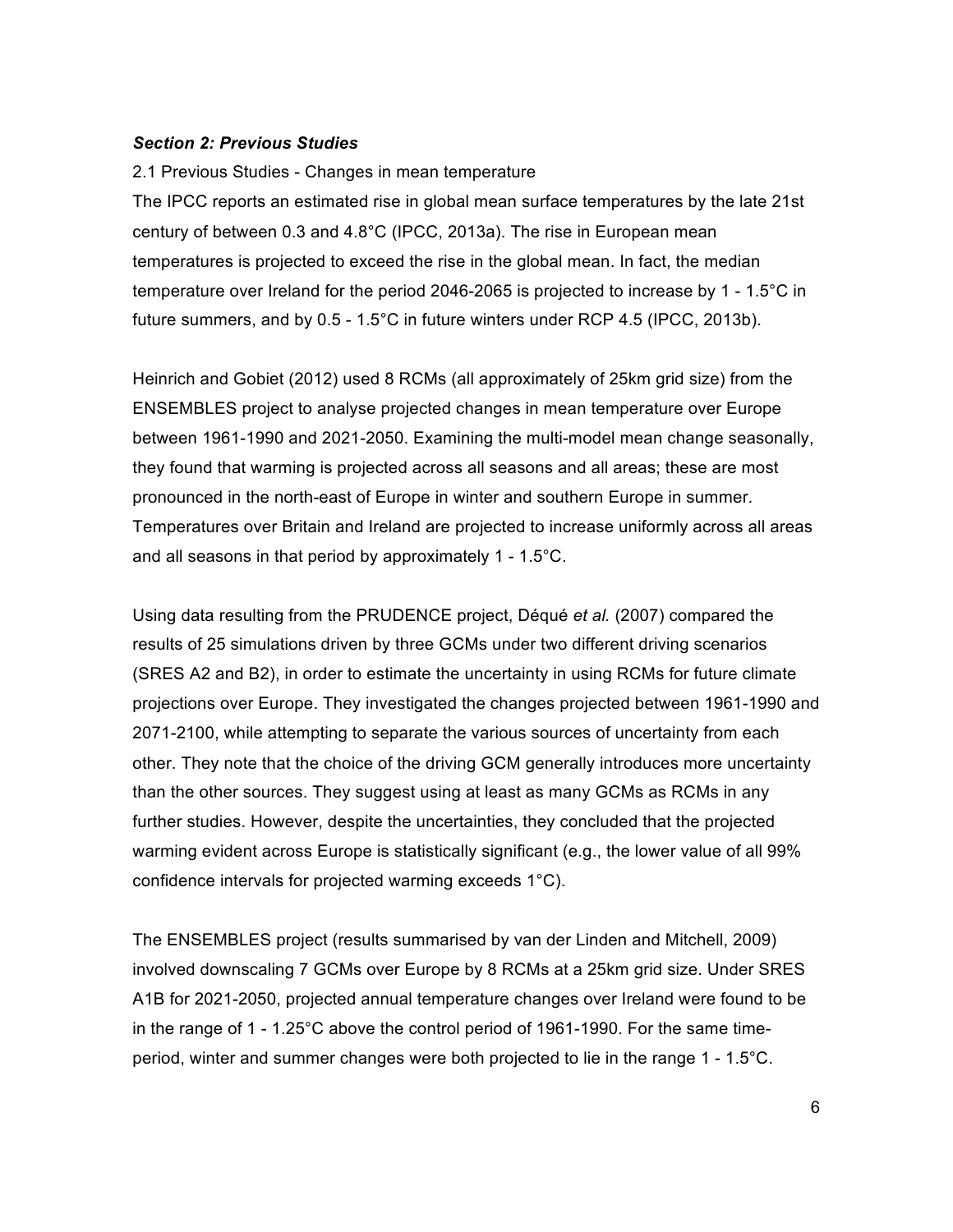The Community Climate Change Consortium for Ireland (C4I) downscaled data from 5 GCMs over Ireland and Britain, using all SRES scenarios, achieving a finest grid size of 14km. Looking at seasonal projections for 2021-2060, they found the greatest change in mean temperatures projected for summers and autumns (1.2 - 1.4°C) (McGrath *et al.*, 2008).

Statistical downscaling was used by Fealy and Sweeney (2008) to assess projected temperature changes at several sites in Ireland. They used output from three GCMs under two SRES scenarios (A2 and B2), and found that by the 2050s Irish temperatures are projected to increase by 1.4 - 1.8°C above the control period of 1961-1990. In addition, they found that the greatest warming is projected for future autumns. Mullan *et al.* (2012) also used statistical downscaling, but over Northern Ireland, and achieved similar results.

#### 2.2 Previous Studies - Changes in extreme temperature

A climate model that simulates the observed mean temperature does not necessarily accurately reproduce the distribution of temperature. A change in the distribution of a quantity may not change the mean, but may lead to a change in the number of extreme events (IPCC, 2012). Extreme events are arguably of more importance to people, since they have an abrupt and much larger impact on lives and livelihoods than a gradual change in mean values (Easterling *et al.*, 2000).

The IPCC report that it is now "very likely" that human-induced climate change has contributed "to the observed changes in the frequency and intensity of daily temperature extremes on the global scale" (IPCC, 2013a). This confirms what was already suggested both in IPCC AR4 (2007) and an IPCC Special Report: Managing the Risks of Extreme Events and Disasters to Advance Climate Change Adaptation (2012). They warn that near-term projections suggest that increases in temperature extremes are likely. In Europe, decadal high-percentile summer temperatures are projected to rise faster than mean temperatures (IPCC, 2013a).

Beniston *et al.* (2007) used the RCM output from the PRUDENCE project to examine how extreme temperature events in Europe are projected to change by the end of the 21st century. They found that an increase in temperature variability in the future implies that the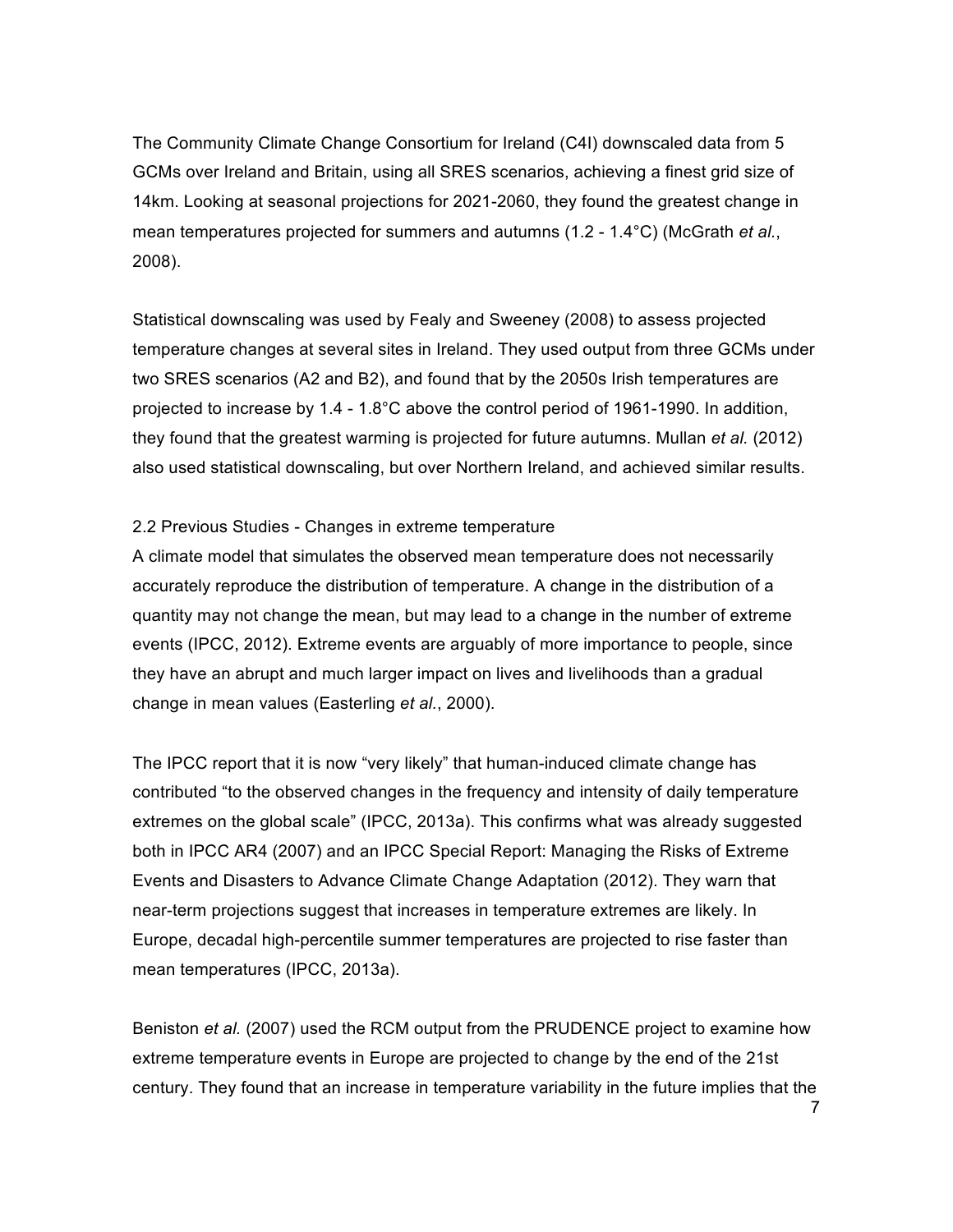intensity of extreme temperature events (as characterised by having relatively large deviations from the norm) will increase more rapidly than the intensity of more moderate temperatures over the interior of the continent.

In their study over Northern Ireland, Mullan *et al.* (2012) examined the projected changes in extremes of temperature. They used the threshold approach to define percentile values for the control period that depend on each particular location: the thirty-year 90th percentile of maximum temperature to examine changes in hot days and the thirty-year 10th percentile of minimum temperature to examine changes in cold nights. The projected changes in these thresholds at each site was then calculated. Both the hot-day threshold and the cold-night threshold are projected to increase by similar amounts, and show an increasing trend through the 2020s, 2050s and 2080s. There is a large uncertainty range for both changes, though all ranges are non-negative.

## 2.3 Overview of current study

There is a paucity of data from dynamically downscaled climate models at a high resolution over Ireland, and subsequent analysis of temperature projections for the mid-21st century. Existing studies have focused on larger domains with coarser resolutions (~14km grid size, McGrath *et al.* (2008)), or have instead used statistical downscaling.

In this paper, the outputs of three RCMs driven by four GCMs under different SRESs and RCPs are analysed in relation to projected temperature changes. The final model outputs are at very high grid sizes of 4-7km. Annual and seasonal mean changes are examined, both averaged across the island and analysed spatially. In addition to examining projected mean changes, changes in the behaviour of temperature extremes are analysed. This study also investigates projected changes in the spatially-averaged distribution of temperature over Ireland.

The study methodology is detailed in section 3, including the particular models and the reasons for choosing them, and the domain and time-slices being considered. In section 4, the projections from the various models are presented. In section 5, the results are discussed and assessed in light of previous research. In section 6, an overview of the results is presented. Acknowledgements and References conclude this paper.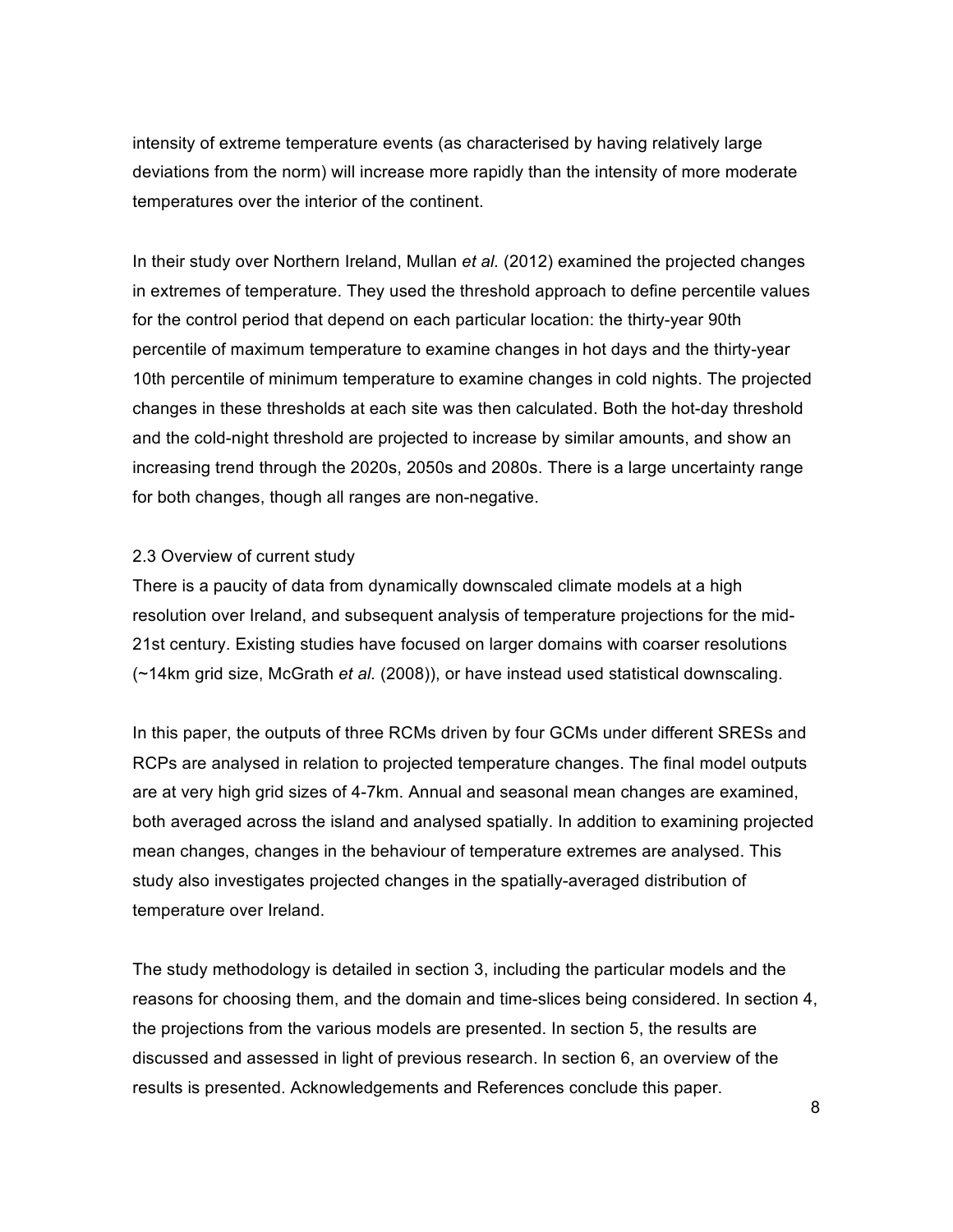

Figure 2: The study domain is shown, with the nest and corresponding grid for each run of the RCMs.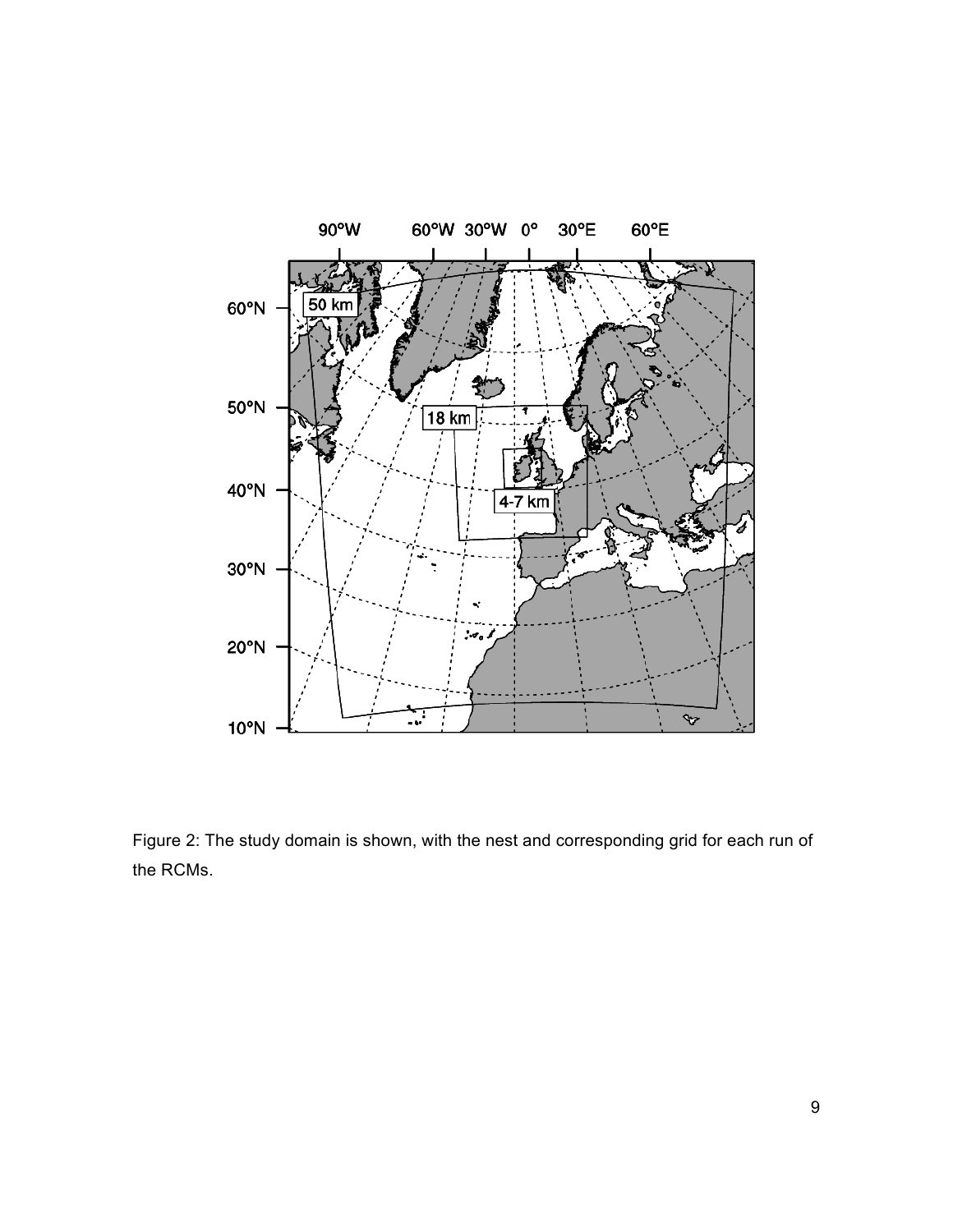## *Section 3: Methodology*

## 3.1 Study Domain

The study domain in this paper is shown in figure 2. The RCMs were initially driven by GCM boundary conditions (achieving a ~50km grid size on the domain shown), and were then nested twice in succession (one-way nesting in the case of downscaling using CCLM3 and CCLM4, and two-way nesting using WRF) to achieve the finest resolution (ranging from 4 to 7km grid size). An exception was the downscaling of the ECHAM5 data, which had already been downscaled by the CLM community, and was available at a grid size of 18km (validated by Hollweg *et al.*, 2008). The 50km and 18km domains are large enough to allow changes to synoptic scales. Whereas information may not change further at synoptic scales for the finest grid size, the high-resolution representation of topography and dynamic processes may result in changes to near-surface temperature. Ideally, the domain for the finest grid size would be larger in order to allow the RCM to fully develop small-scale dynamical structures in the interior of the domain, superposed on the coarsescale information that enters through the lateral boundaries. However, this was not possible due to computational constraints.

## 3.2 Climate Model Data

An overview of the simulations are included in table 1: each row includes information on a driving GCM, the corresponding RCM used to downscale it, the SRES/RCP used for future simulations, the number of separate realisations, the time-slice simulated, and the finest grid size achieved. Data from two time-slices 1981-2000 (the control) and 2041-2060 were used for analysis of projected temperature changes in the mid-21st century over Ireland. These periods were chosen as these are the longest decadal time periods which were common to all simulations (see table 1).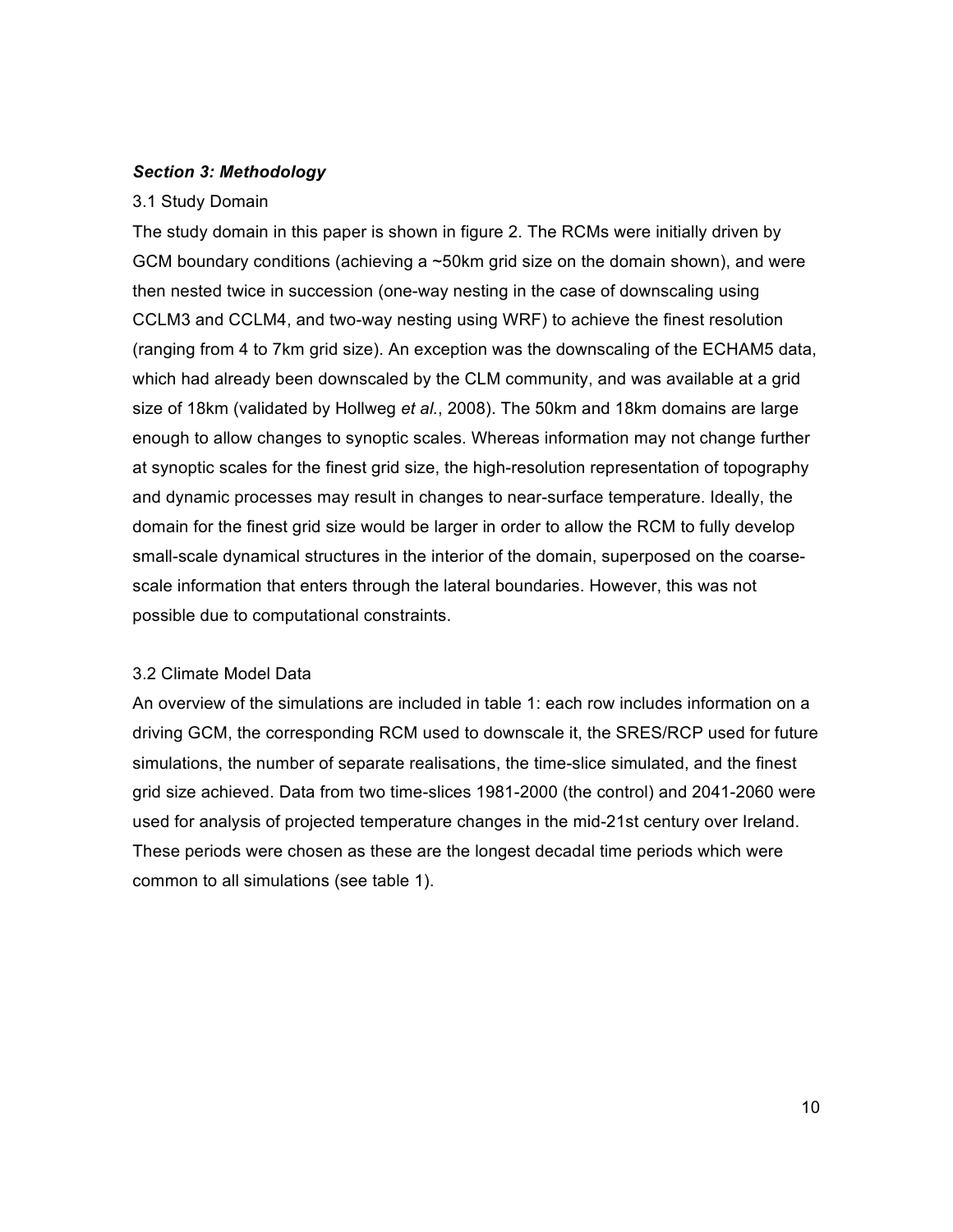# **Table 1:**

*Details of all simulations used are shown, including the driving GCM; the RCM used to downscale it; the SRES/RCP used for future simulations (including the number of realisations); the time slice simulated; and the finest grid size achieved.*

| <b>Driving GCM</b> | <b>RCM</b> | <b>Scenario (number</b><br>of realisations)      | <b>Time Slice</b> |     |
|--------------------|------------|--------------------------------------------------|-------------------|-----|
| ECHAM5             | CCLM3      | Historical (2)                                   | 1961-2000         | 7km |
| ECHAM5             | CCLM3      | 2021-2060<br>SRES A1B (2),<br><b>SRES B1 (1)</b> |                   | 7km |
| ECHAM5             | CCLM4      | Historical (2)                                   | 1961-2000         | 7km |
| ECHAM5             | CCLM4      | <b>SRES A1B (2)</b>                              | 2021-2060         | 7km |
| CGCM3.1            | CCLM4      | Historical (1)                                   | 1961-2000         | 4km |
| CGCM3.1            | CCLM4      | <b>SRES A1B (1),</b><br><b>SRES A2 (1)</b>       | 2021-2060         | 4km |
| HadGEM2 ES         | CCLM4      | Historical (1)                                   | 1961-2000         | 4km |
| HadGEM2 ES         | CCLM4      | RCP4.5 (1),<br>RCP8.5(1)                         | 2021-2060         | 4km |
| EC-Earth           | CCLM4      | Historical (3)                                   | 1981-2009         | 4km |
| <b>EC-Earth</b>    | CCLM4      | RCP4.5 (3),<br>RCP8.5 (3)                        | 2021-2060         | 4km |
| <b>EC-Earth</b>    | <b>WRF</b> | Historical (3)                                   | 1981-2009         | 6km |
| EC-Earth           | <b>WRF</b> | RCP4.5 (3),<br>RCP8.5 (3)                        | 2021-2060<br>6km  |     |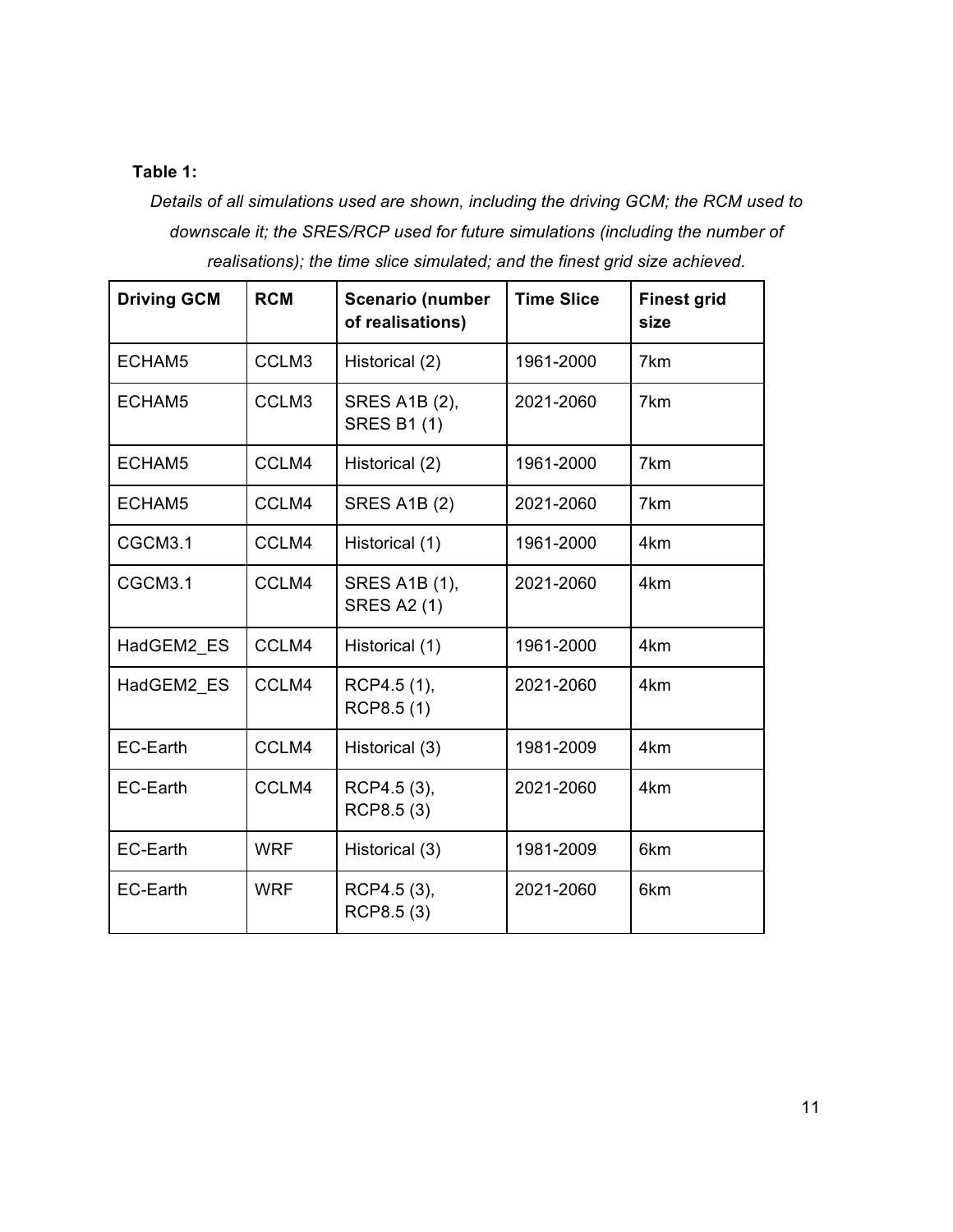GCMs were chosen from two generations of the Coupled Model Intercomparison Project, CMIP3 and CMIP5. Detailed surveys of all CMIP5 models have been conducted over particular areas in other studies (such as by Van den Hurk *et al.* (2014), who develop a regression technique to use all available CMIP5 projections). However, since the main concern of this study was to investigate the effect of downscaling models at a high resolution, a subset of these had to be selected due to computational constraints. Within CMIP3, CGCM3.1 (Scinocca *et al.*, 2008) was chosen due to its superior ability to capture the spatial and temporal behaviour of the primary modes which drive weather in the Euro-Atlantic region (Casado and Pastor, 2012). ECHAM5 (Roeckner *et al.*, 2003) was chosen due to its previously verified good performance when downscaled at 18 km grid size over Europe by the RCM CLM3 (Hollweg *et al.*, 2008). Within CMIP5, EC-Earth (Hazeleger *et al.*, 2011) and HadGEM2 (Collins *et al.*, 2011) were chosen due to their complementary performance and biases. By comparing 33 models from CMIP5 with the E-OBS dataset over continental Europe for winters and summers separately, Cattiaux *et al.* (2013) found that both EC-Earth and HadGEM2-ES have biases within one standard deviation of the ensemble mean. Moreover, EC-Earth showed a slight warm bias in winter and a slight cold bias in summer, whereas HadGEM2-ES showed the opposite. Consequently, EC-Earth was found to be slightly under-dispersive and HadGEM2-ES over-dispersive. Within the computational constraints of this study and the limitation to two models from CMIP5, these represent a good choice for performance over Europe, with complementary (opposing) biases, while ensuring adequate variability.

After choosing the four models, the individual realisations were selected. These realisations result from running the same GCM with different initial conditions. Since they are all viewed as equally probable, the choice of realisation can often be pragmatic rather than theoretical. For CGCM3.1, the fourth realisation of CGCM3.1 T47 was used. For ECHAM5, realisations 1 and 2 were chosen. For EC-Earth, the three realisations performed by the Irish Meteorological Service (Met. Éireann) were chosen (realisations 1, 13 and 14: r1i1p1, r13i1p1 and r14i1p1). For HadGEM2-ES, r1i1p1 was the chosen realisation.

The output from the four selected GCMs was downscaled using three RCMs: CCLM3, CCLM4 (both Rockel *et al.*, 2008), and WRF (Skamarock *et al.*, 2008). The selected GCM-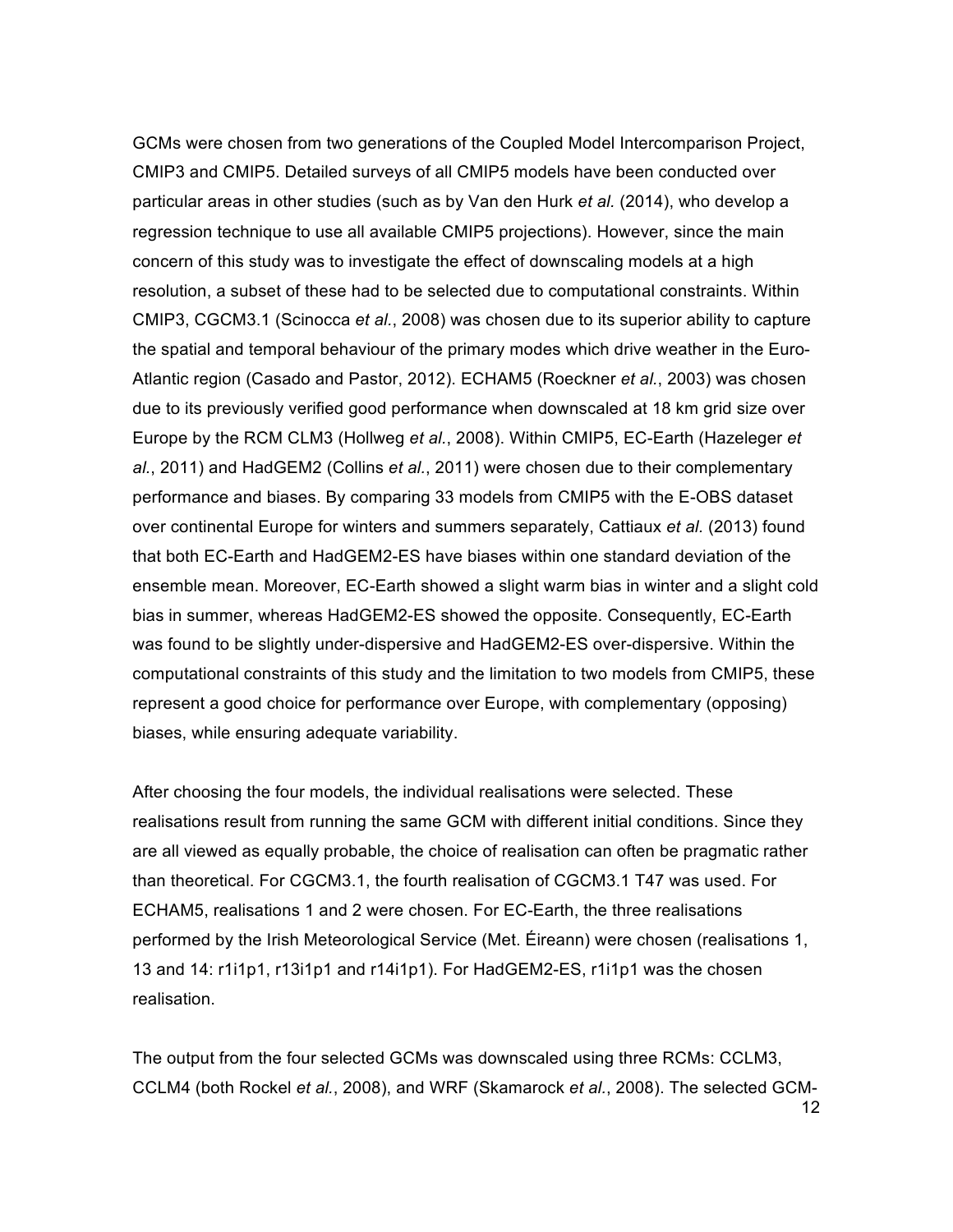RCM pairings were conducted separately for each realisation - e.g., for the pairing EC-Earth-WRF, three separate downscaling computations were run; WRF downscaled EC-Earth realisation r1i1p1; WRF downscaled r13i1p1; and WRF downscaled r14i1p1. There are more GCMs than RCMs used (recommended by Déqué *et al.*, 2007). Due to computational constraints, some (but not all) GCM-RCM combinations or future scenarios/RCPs were simulated.

## 3.3 Comparison of GCM and RCM Data

In order to justify the computational expense of downscaling an ensemble of GCMs at a high resolution, a preliminary analysis was conducted into the effects of downscaling over Ireland. Two representative cases were considered: a low scenario (SRES B1) and a high scenario (RCP 8.5). For SRES B1, the GCM is ECHAM5 and the RCM is CCLM3. For RCP 8.5, the GCM is EC-Earth (realisation r1i1p1) and the RCM is CCLM4. The RCM data over Ireland ("RCM land") was compared with the corresponding GCM data both over Ireland ("GCM land") and over the Atlantic to the west of Ireland with the same domain size ("GCM sea"). The temperature response was calculated by subtracting the mean state of the historical period from each corresponding future dataset (i.e., the response gives the deviation of each future climate from its historical mean state). Figure 3 illustrates the empirical histogram (achieved by binning the temperature responses) for RCP 8.5. It clearly shows that there is greater variability present in "GCM land" compared to "GCM sea" which is to be expected due to the higher specific heat capacity of the ocean. It also shows that there is greater variability present in "RCM land" compared to "GCM land". This is also to be expected as the higher resolution of the RCM allows for more land-only grid points, thus reducing the moderating effect of the ocean for inland points. This is a clear illustration of one motivation for using high-resolution RCMs: they allow extremes to be captured that are not represented in the lower resolution GCMs. Results for SRES B1 are comparable, showing a similar increase in variability from "GCM sea" to "GCM land" to "RCM land". Further evidence that the high-resolution RCMs reduce the moderating effect of the ocean is seen in table 2, which lists the mean temperature responses of "GCM sea", "GCM land" and "RCM land". For EC-Earth realisation 1 - CCLM4 in scenario RCP 8.5, there is a progressive increase in the response value from "GCM sea" (1.03°C) to "GCM land" (1.20°C) to "RCM land" (1.38°C). More information about how to interpret these values can be gained by including data from other

13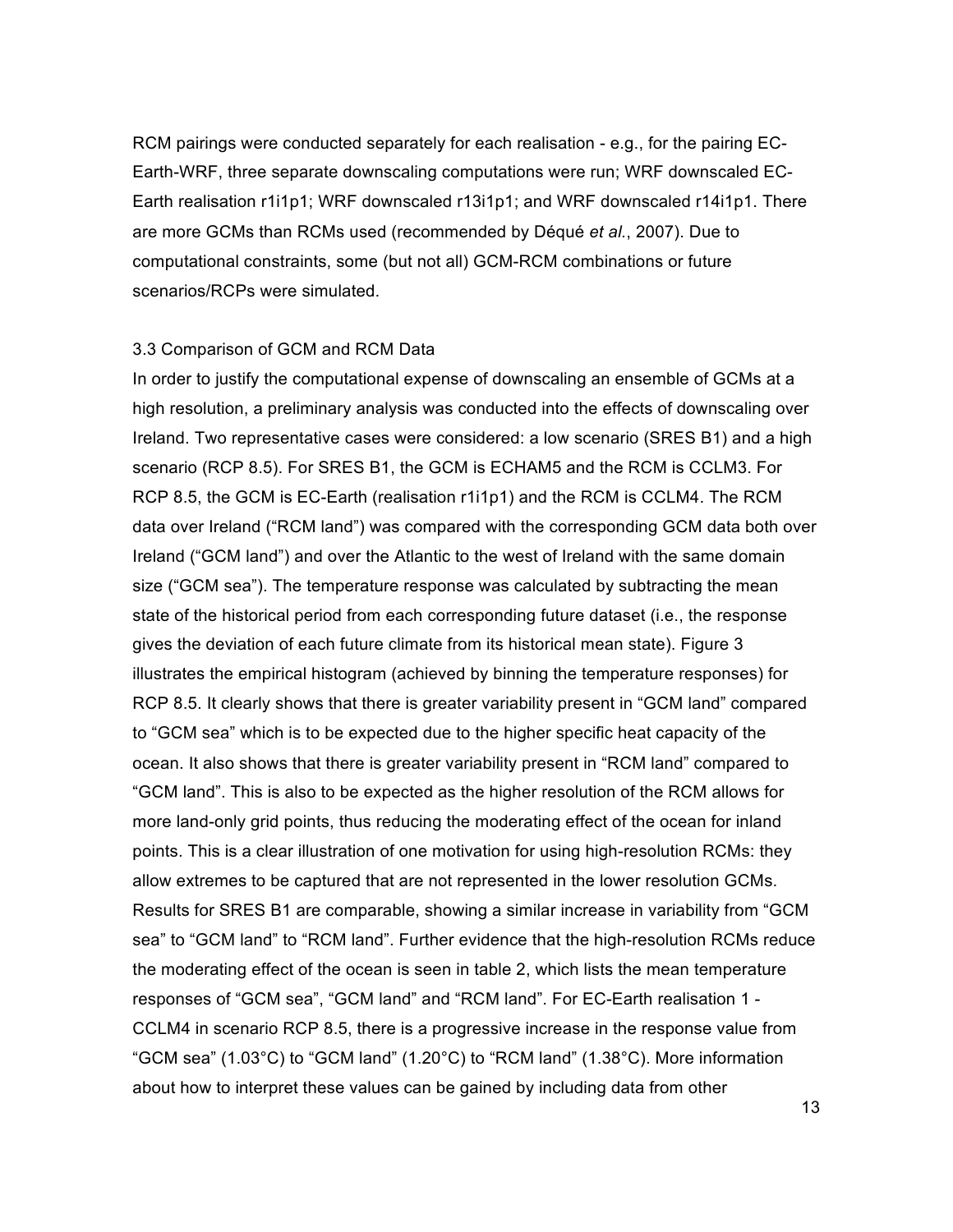realisations. Realisation 13 shows a larger response than realisation 1, while realisation 14 shows a lower response. The spread for the EC-Earth-CCLM4 response over land is 0.68°C (aleatoric uncertainty), while the mean response is 1.51°C. The equivalent EC-Earth-WRF values are 0.45°C and 1.51°C, respectively.



Figure 3: The empirical histograms of temperature responses for EC-Earth over the Atlantic (GCM sea - solid bold line), EC-Earth over Ireland (GCM land - dotted line) and EC-EARTH downscaled over Ireland by CCLM4 (RCM land - solid thin line) are shown, under RCP 8.5.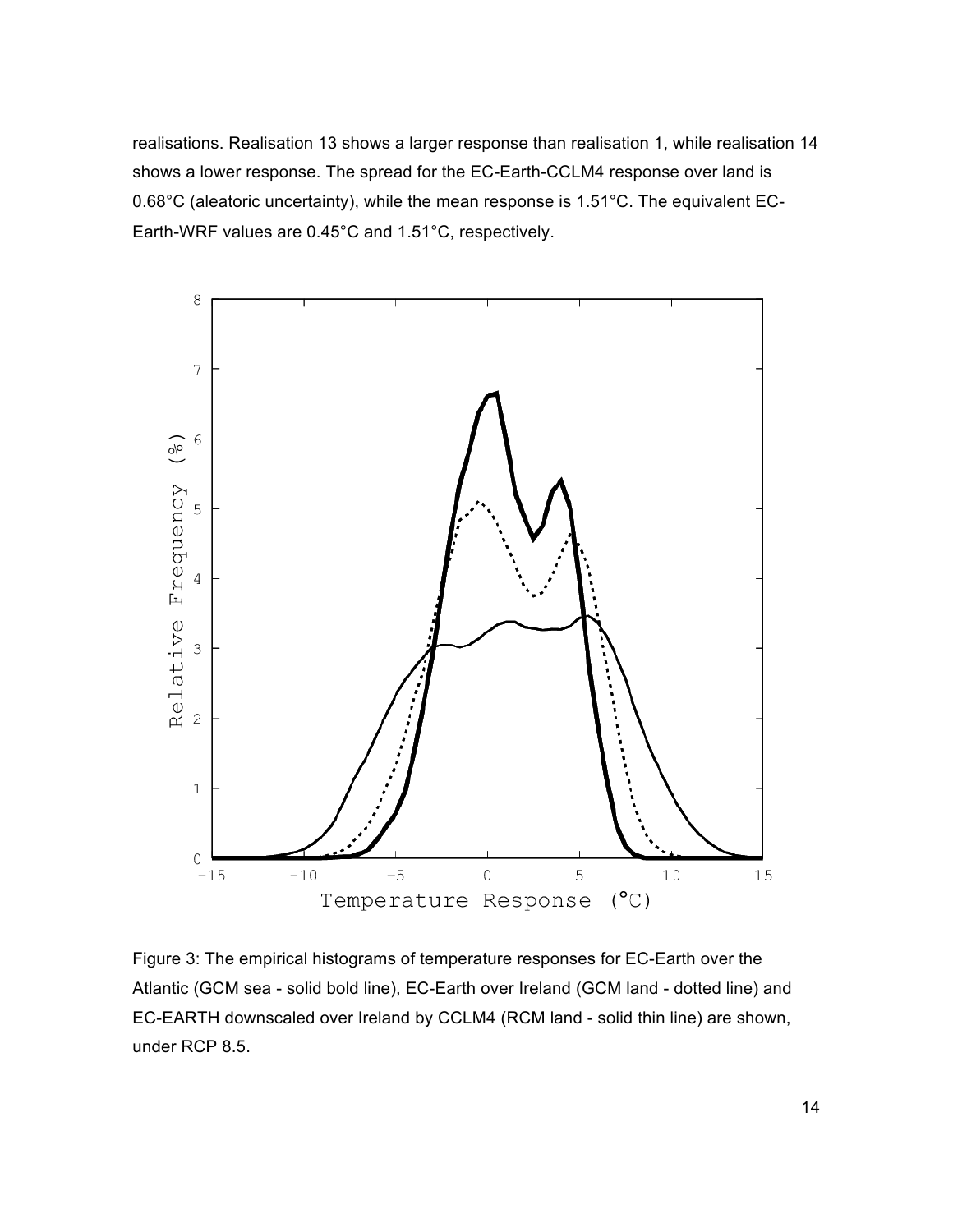# **Table 2:**

*The results of the analysis of the effect of downscaling on mean two-metre temperature are shown. These include: the particular future scenario in the first column; the GCM and its realisations (if applicable) in the second column; the mean temperature response for the "GCM sea" data in the third column; the mean temperature response for the "GCM land" data in the fourth column; and each RCM and its corresponding mean temperature response ("RCM land") in the fifth column. Responses in* **bold** *are those analysed in* 

| Scenario        | <b>GCM</b>               | GCM sea<br>response                                        | <b>GCM</b> land<br>response                                | RCM land response                                                  |
|-----------------|--------------------------|------------------------------------------------------------|------------------------------------------------------------|--------------------------------------------------------------------|
| <b>SRES B1</b>  | ECHAM5                   | $0.26^{\circ}$ C                                           | $0.61^{\circ}$ C                                           | <b>CCLM3: 0.67°C</b>                                               |
| <b>RCP 4.5</b>  | EC-Earth:<br>(1, 13, 14) | $0.79^{\circ}$ C,<br>1.10°C, 0.90°C                        | $0.93^{\circ}$ C, 1.29 $^{\circ}$ C,<br>$1.12^{\circ}$ C   | CCLM4: 1.06°C,<br>$1.32^{\circ}$ C,<br>$1.13^{\circ}$ C            |
|                 |                          |                                                            |                                                            | WRF:<br>$1.13^{\circ}C,$<br>$1.29^{\circ}$ C,<br>$1.11^{\circ}$ C  |
| <b>SRES A1B</b> | ECHAM5:<br>(1,2)         | $0.72^{\circ}$ C,<br>$0.49^{\circ}$ C                      | $1.23^{\circ}$ C,<br>$1.06^{\circ}$ C                      | CCLM3: 1.35°C,<br>$1.20^{\circ}$ C                                 |
|                 |                          |                                                            |                                                            | CCLM4: 1.37°C,<br>$1.20^{\circ}$ C                                 |
| <b>RCP 8.5</b>  | EC-Earth:<br>(1, 13, 14) | $1.03^{\circ}$ C,<br>$1.54^{\circ}$ C,<br>$0.82^{\circ}$ C | $1.20^{\circ}$ C,<br>$1.77^{\circ}$ C,<br>$1.18^{\circ}$ C | CCLM4: 1.38°C,<br>$1.92^{\circ}$ C,<br>$1.24^{\circ}$ C            |
|                 |                          |                                                            |                                                            | WRF:<br>$1.38^{\circ}$ C,<br>$1.80^{\circ}$ C,<br>$1.35^{\circ}$ C |

*section 3.3.*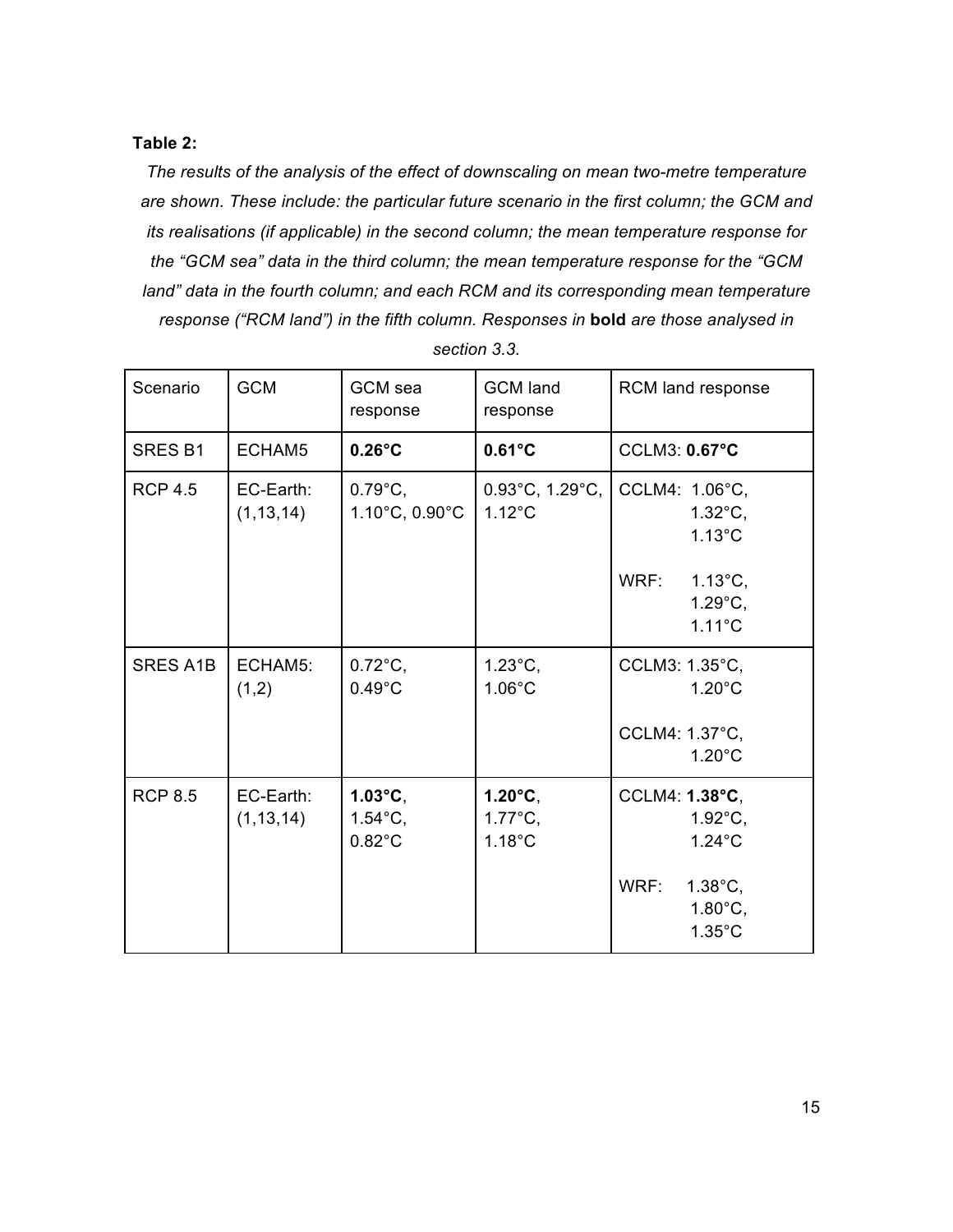These responses of all such pairings are included in table 2, where it can be seen that the response is always greater over land than sea, and that the response is always greater than the aleatoric uncertainty. Responses for SRES B1 also progressively increase (but are of a lower magnitude since it is a low emissions scenario). Both the increased variability and the greater warming evident in the high-resolution RCMs in comparison to the driving GCMs prompted the use of high-resolution dynamical downscaling to investigate both mean and extreme projected temperature changes over Ireland.

# 3.4 Analysis Methods

In order to analyse temperature changes, responses to the model forcings were calculated as described in the test case comparing GCM driving data and the resulting downscaled RCM data above (section 3.3). That is, the mean of each historical period was subtracted from the corresponding future period of each model *within the same realisation*. This resulted in *temperature responses* for each realisation of a GCM-RCM pair; that is, the difference between future and past. In this way, cold or warm biases of particular models will not skew results, and each response can be meaningfully compared with the other groups.

In order to reduce the GCM-RCM pairings to a more manageable number to ease comparison, the future model data were grouped together by SRES scenario or RCP. This resulted in five groups, hereafter denoted A1B, B1, A2, RCP45, and RCP85.

The data analysis is presented in various ways in section 4. Analysis has been conducted on the mean two-metre temperature (T2m), the daily minimum temperature (Tmn) and the daily maximum temperature (Tmx).

# *Section 4: Results*

Figure 4 shows the time series of annual mean temperature responses for the five groups for 2041-2060. These are calculated using values averaged over Ireland. Dashed lines are lines of regression, calculated by the least-squares algorithm to show the linear trend over the two decades.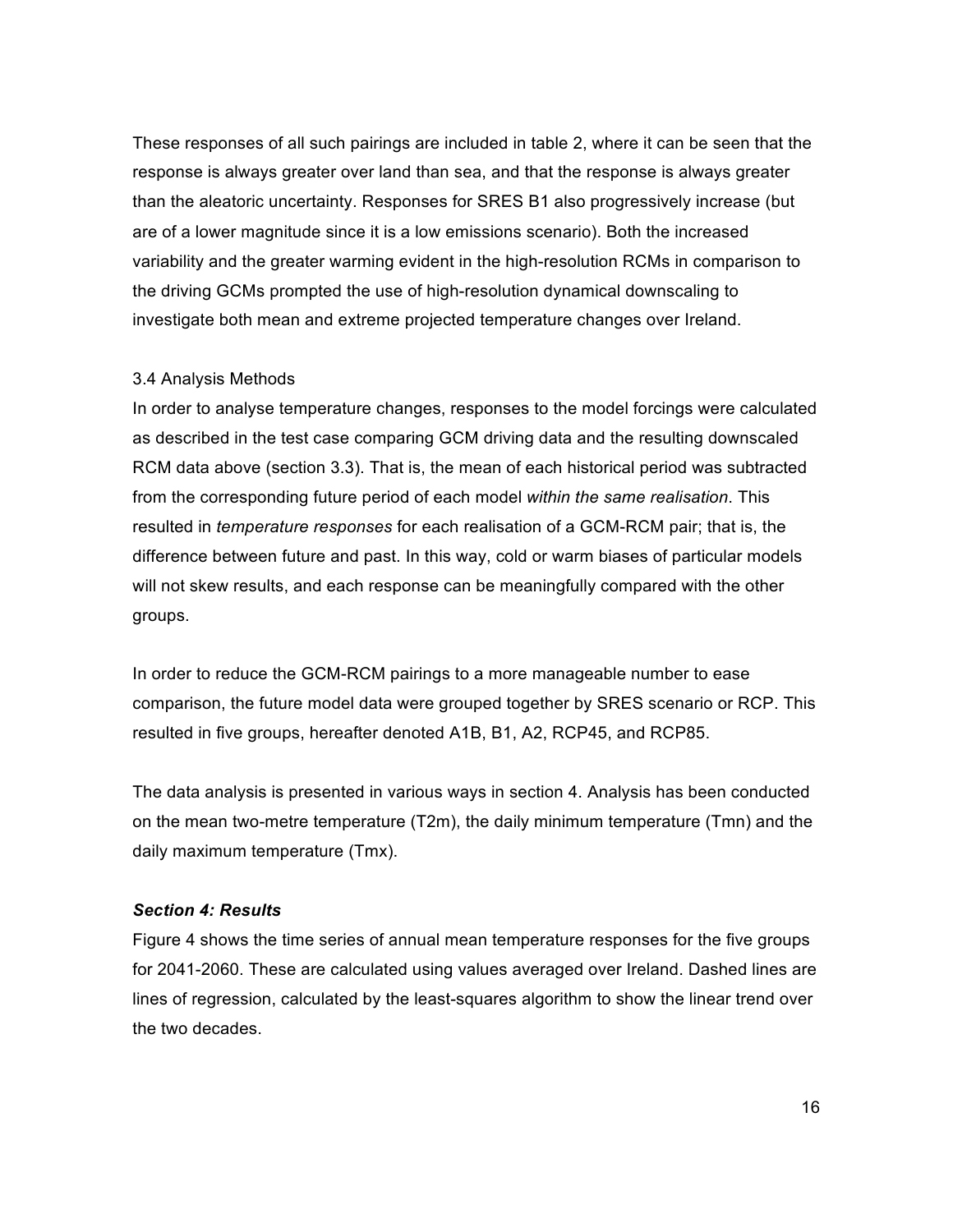

Figure 4: Time series of the annual mean temperature responses for each of the five groups are shown, averaged over Ireland. Dashed lines are lines of regression fitted using the least-squares method.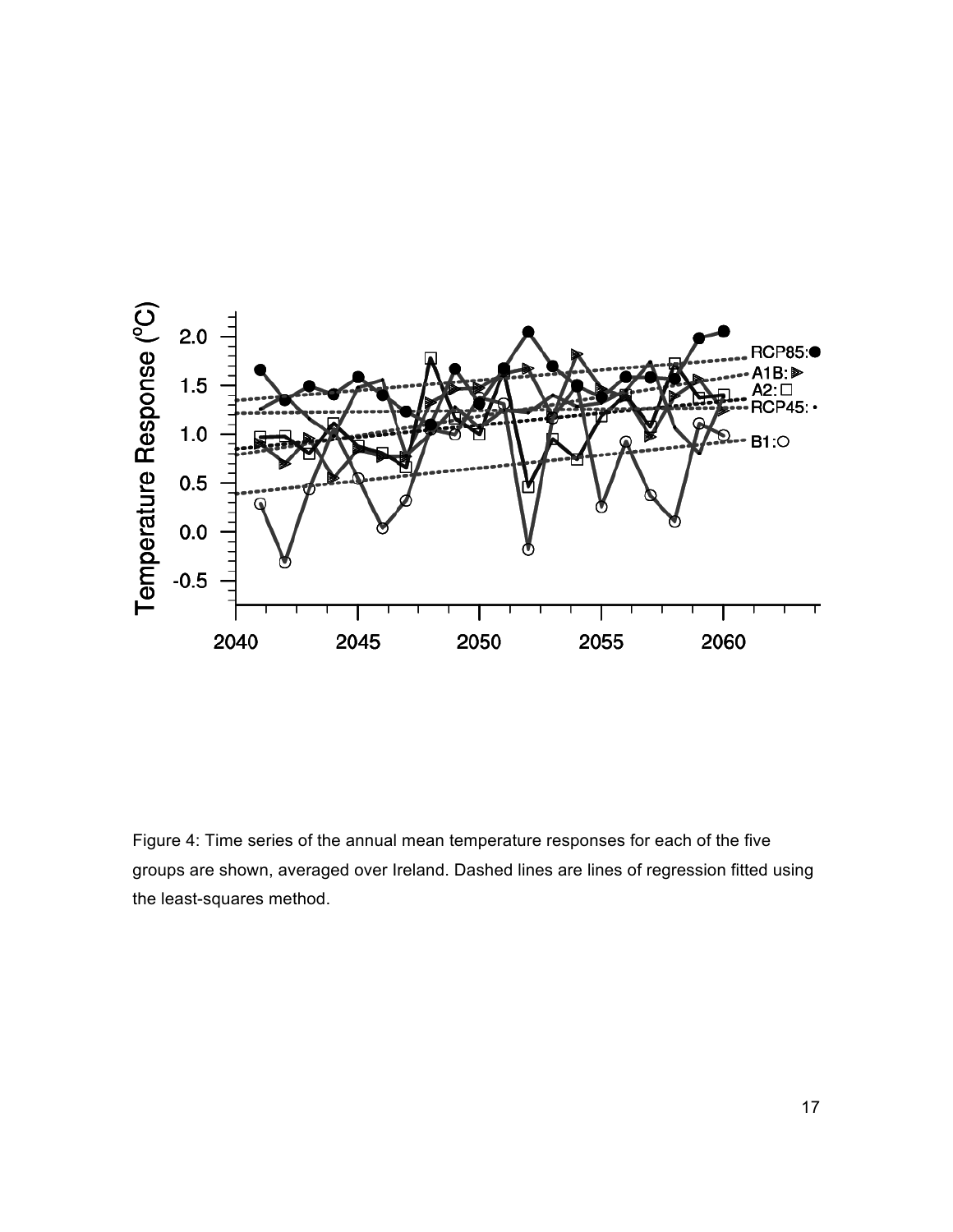There is a broad range of values for temperature changes projected across the five groups. Group B1 shows the least warming (its mean response is 0.66°C), and the greatest interannual variability. Its large spread, seen through its annual mean responses ranging from -0.4°C to greater than 1.4°C, is most likely due to it being composed of a single member ensemble. The remaining four groups show greater warming than B1, with A2, A1B and RCP45 having large areas of overlap, and similar twenty-year means (1.1°C, 1.2°C and 1.24°C respectively). RCP85 shows the greatest warming of the groups considered, with a trend line always exceeding the other groups (its mean response is 1.56°C).

Since annual trends can hide or smooth larger seasonal trends, seasonal mean temperature responses have also been examined. Seasonal means from the control period 1981-2000 were calculated for each group, then subtracted from the 20 corresponding seasons in 2041-2060, resulting in seasonal responses for each group (showing their deviation from the mean state of the control period, as explained in section 3.3). The spread of these responses within each group, for each of the four seasons, could then be examined. The box and whisker plots for each group are shown (figure 5) for winter (DJF), spring (MAM), summer (JJA) and autumn (SON). The whisker ends mark the maximum and minimum seasonal values within the 20-year sample, while the box marks the median value (central line) and the first and third quartile values (lower and upper sides respectively).

The seasonal responses in figure 5 again illustrate that there is a lot of uncertainty in future projections, both within each season and within each group. Within summer, for example, temperature responses range from approximately -1°C in one particular year (group B1) to almost 6°C in another (RCP45). The responses below 0°C are indicative of the natural variability inherent in the climate system. A particularly cold spring projected in group A1B, for example, has a seasonal temperature response below -2°C. However, the overall trend of an increase in temperature is evident across all seasons. With the exception of group B1 in spring and summer, all first quartiles across all seasons exceed 0°C, suggesting a definitive upwards shift in temperature across all groups and all seasons, relative to the control period 1981-2000.

18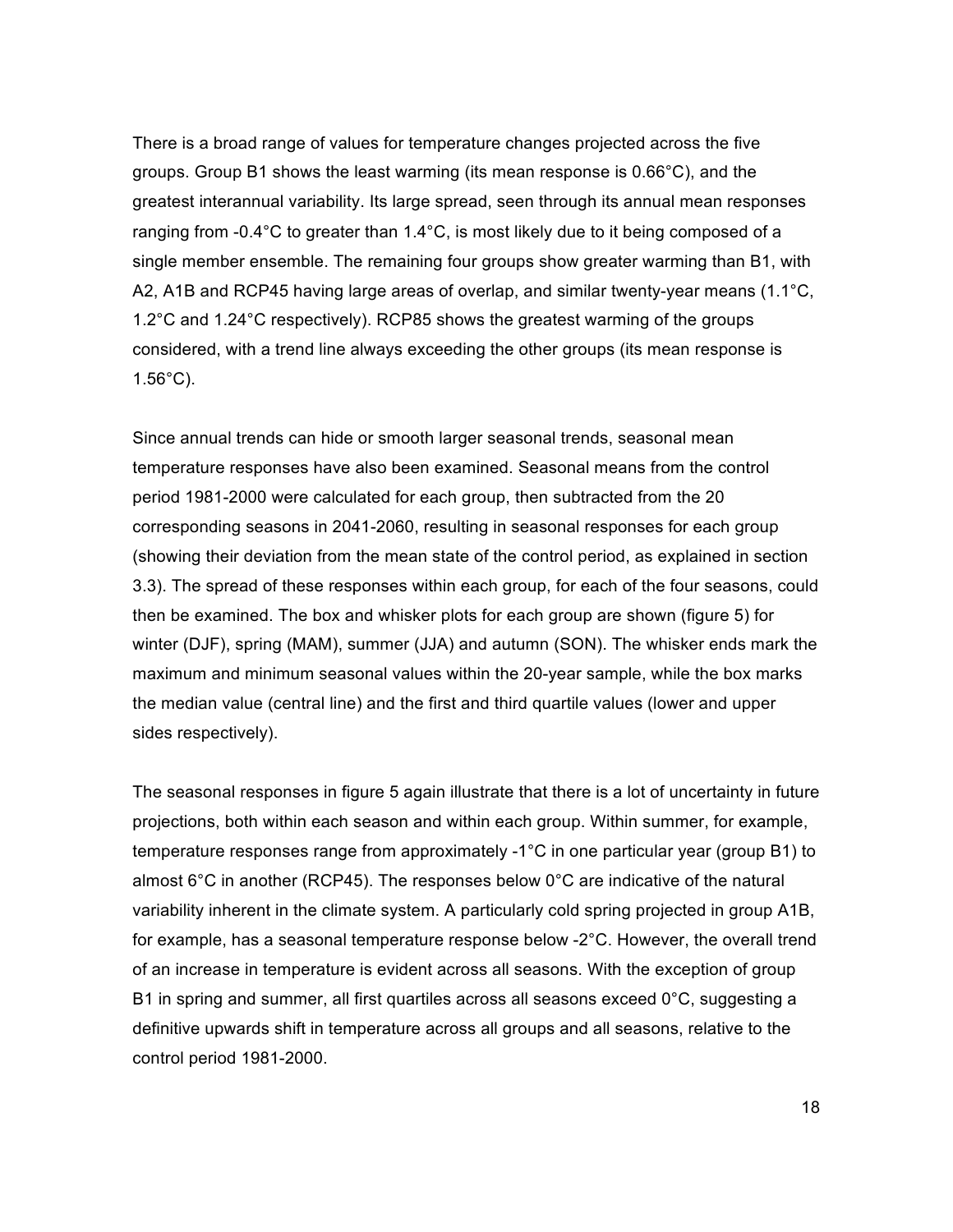

Figure 5: The seasonal T2m responses (winter [DJF], spring [MAM], summer [JJA], and autumn [SON]) are shown for the five groups. The bottom and top whiskers represent the minimum and maximum group values respectively, while the bottom and top of the box represents each group's first and third quartiles respectively, while the middle line represents its median.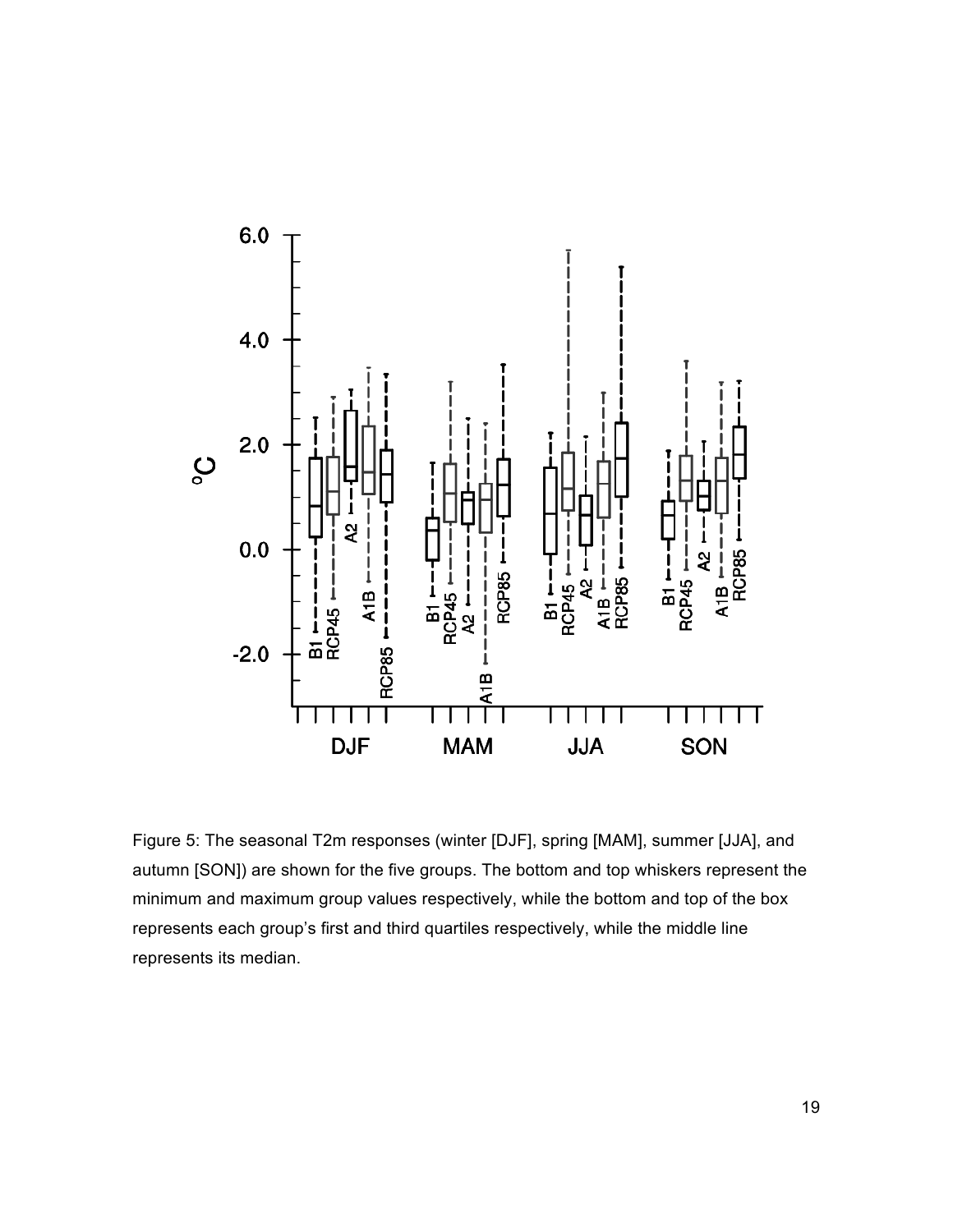There are also clear differences between results across the different groups. Future summers have the largest projected warming in RCP85, whereas winters are projected to warm the most in groups A1B and A2. However, all three agree on autumn as the season with the second-greatest projected warming.

Changes can be spatially dependent, so seasonal responses for each gridpoint over Ireland were calculated for each group. Figure 6 shows the seasonal temperature responses for the group RCP85 (the white areas are an artefact resulting from the regridding process applied to land-sea masks under different projections; only those boxes with sufficient land were included in the final analysis). The single number included on each plot is the value of the response at that particular point, and is included as a visual reference to aid interpretation of the figure.

The greatest change is for future summers, where a uniform warming of between 1.5 and 2°C is projected across the island, with the exception of the southeast. Here, projected warming is greater, in the 2 to 2.5°C range. There is a uniform projected warming in the 1.5 to 2°C range for autumns, while spring is projected to warm the least, with projected temperature increases of between 1 and 1.5°C. In future winters, the greatest warming is projected for the northeast of Ireland, in the range 1.5 to  $2^{\circ}$ C. There are many possible factors which could have influenced this uneven warming for future summers and winters, such as a change in storm tracks or the North Atlantic Oscillation (NAO) relative to the control period 1981-2000. However, further investigation of these factors is necessary to attribute causation, and is beyond the scope of this study. Moreover, both patterns fail to appear in the other groups. Groups A1B and A2 both project relatively uniform warming across the island within each season. Unlike RCP85 however, the greatest warming is projected for future winters (1.5 to 2°C for both groups, with the exception of the extreme southwest of the country, which has projected warming of 1 to 1.5°C), followed by future autumns (1 to 1.5°C for both groups). This supports the seasonal trends already evidenced from the boxplot analysis of figure 5. Similarly to these two groups, relatively uniform warming is projected in group RCP45. However, the greatest warming for this group is projected for future autumns.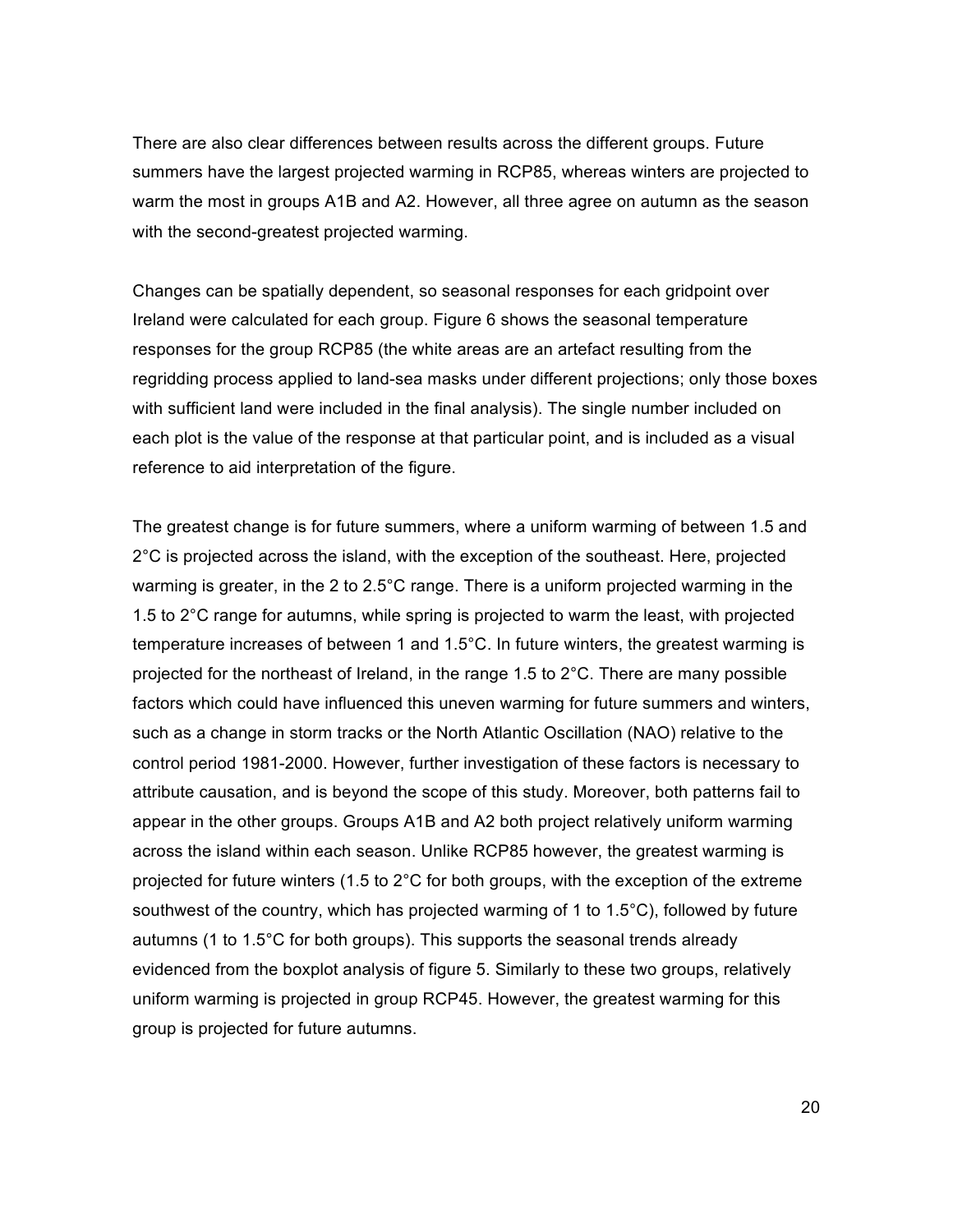

Figure 6: The seasonal T2m responses as calculated at each gridpoint are shown for group RCP85. The number included on each plot is the value of the response at that particular point, and is included as a visual reference to aid interpretation of the figure.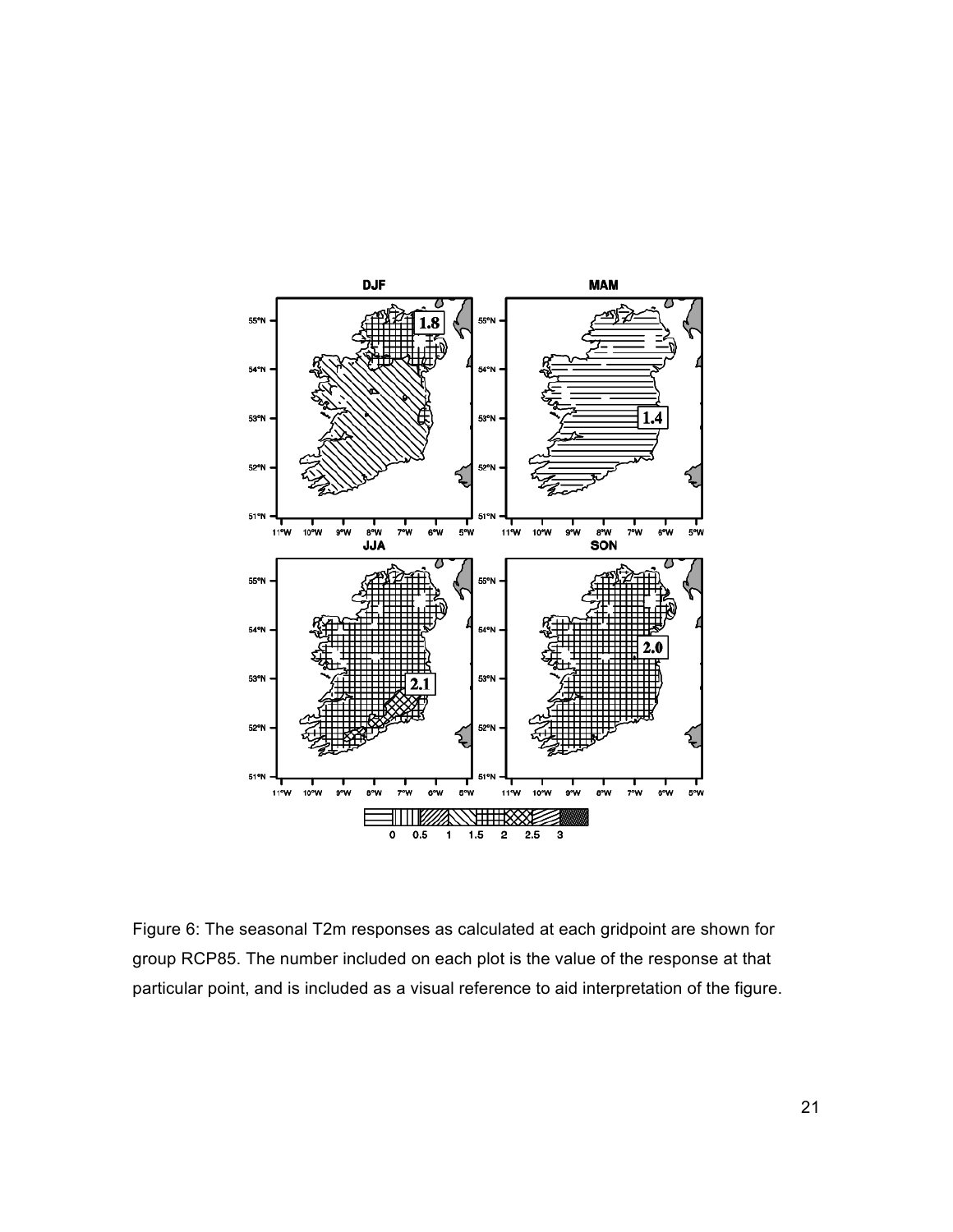Changes in the extreme values of temperature have also been examined. The IPCC consider *extremely unlikely* events as those which have a less than 5% chance of occurring (IPCC, 2012). Therefore, changes in the 5 percentile value of the daily minimum temperature (hereafter Tmn05) and the 95 percentile value of the daily maximum temperature were examined (hereafter Tmx95). Any changes in these values relate to changes in the number of cold nights and the number of hot days, respectively. Events that are considered *extremely unlikely* to occur in the historical period may occur more or less frequently in the projected futures. Figure 7 shows the RCP85 winter and summer response of Tmn05 and Tmx95 respectively.

There is evidence here (figure 7) of greater warming of the two percentile values considered than for the mean seasonal temperature changes projected in figure 6. Projected changes in the mean temperature do not exceed 2°C, but projected changes in Tmn05 and Tmx95 exceed 2°C across almost the entire island, with many places exceeding 3°C.

For future winters, the projected change in Tmn05 exceeds 1.5°C everywhere, but is considerably greater in the north of the island (2 to 3.5°C). This means that, during the period 2041-2060 under RCP85, the threshold of daily minimum temperature below which only 5% of nights fall is projected to increase by at least 1.5°C and by a much greater amount in the north by mid-century.

Across almost the entire island, Tmx95 is projected to increase by more than  $2^{\circ}C$  - for most of the south of the country, this increase exceeds 2.5°C. This means that the threshold of daily maximum temperature which is only exceeded by 5% of days is projected to increase by approximately 2.5°C in future summers.

Under all groups, projections for Tmn05 during winter increased by a greater magnitude than those for T2m. In some cases the difference was quite considerable. For example, in group A2 mean winter temperatures are projected to increase uniformly across the island by less than 2°C. However, projections for Tmn05 in the same group exceed 3°C everywhere in future winters, with a maximum increase of 7°C.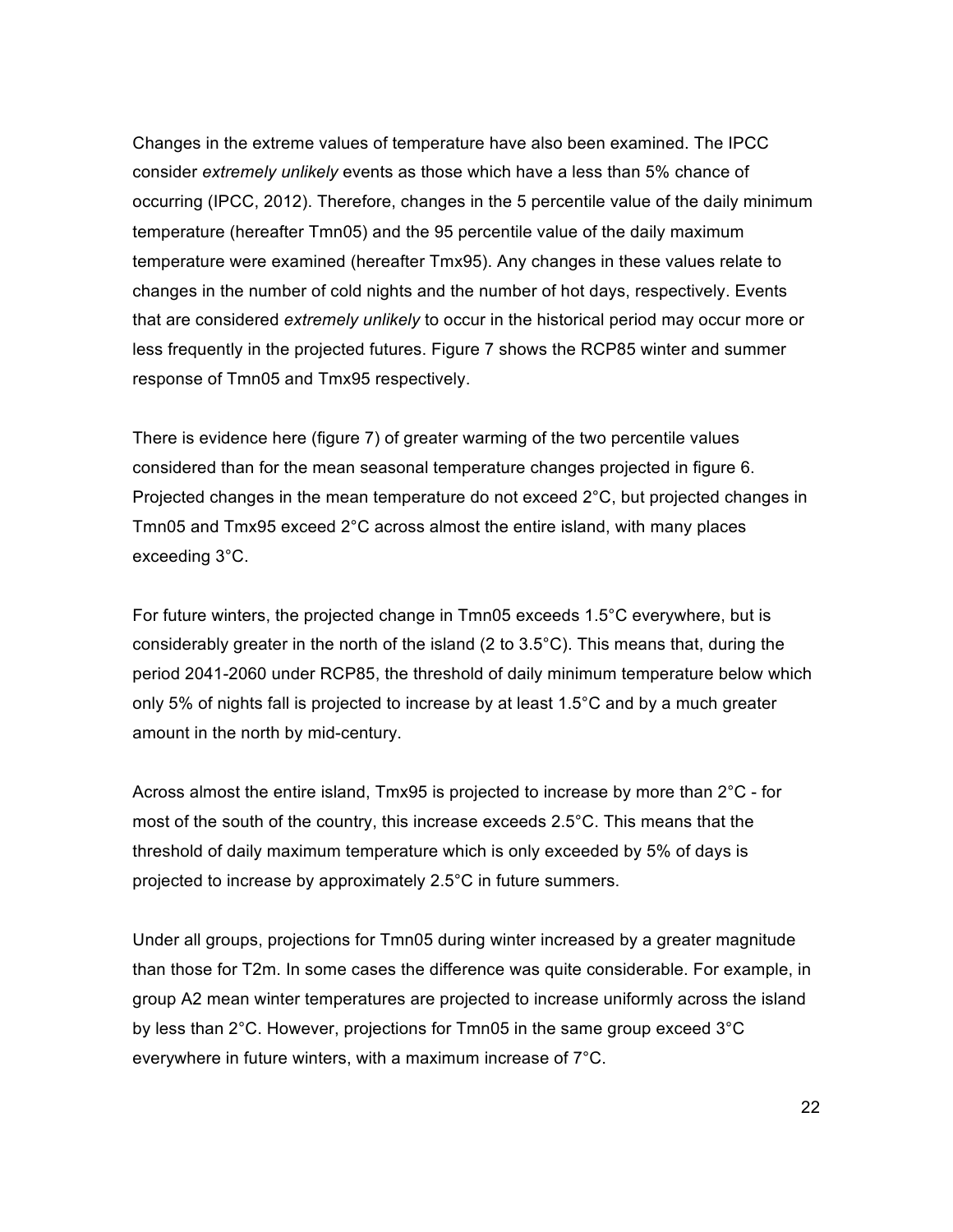

Figure 7: The response for Tmn05 for winter (DJF) and the response for Tmx95 for summer (JJA) are shown above for group RCP85. The number included on each plot as an aid for visual analysis represents the value of the response at that point.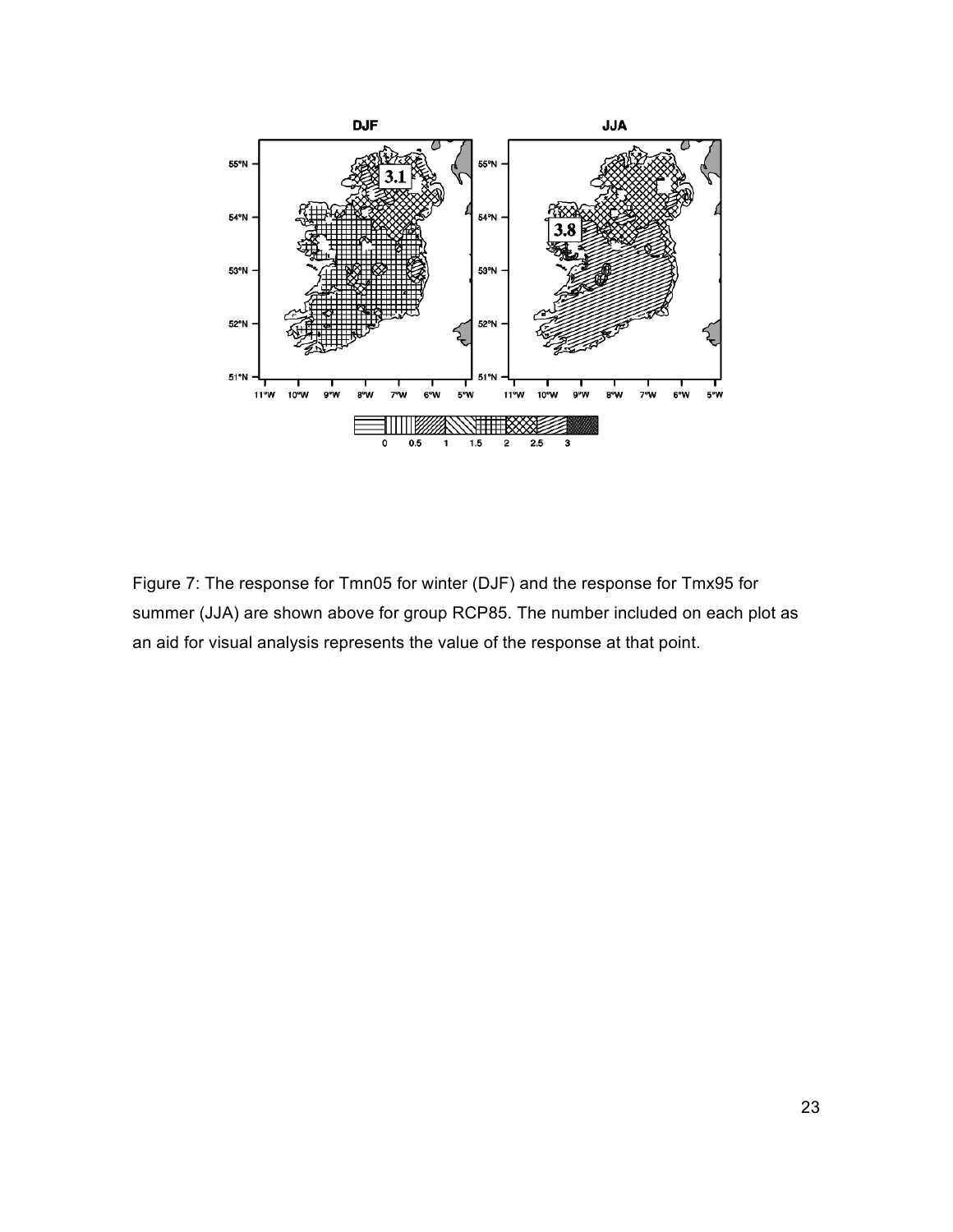Similarly, the magnitudes of the projections for changes in Tmx95 for future summers exceed the mean changes across all groups. For example, T2m in future summers is projected to increase by 1 to 1.5°C in group RCP45, whereas Tmx95 in future summers is projected to increase by 1.5 to 2°C for the same group across most of Ireland, with projections greater than 2°C in parts of the southwest.

A more comprehensive step in moving from analysing mean values to the examination of extreme events is to consider the *distribution* of a quantity. The distribution of a quantity involving discrete data (as here) can be represented by its empirical density function. Seasonal histograms (hereafter, densities) were calculated by binning responses over all grid points and all group members, and scaling so the area summed to 1, resulting in control and future empirical densities. Group RCP85 has been included, as this was the RCP with the greater projected change. Figure 8 shows the densities of daily temperature responses by season, where the group's control and its respective future are compared. The density of the historical control period is shown as a continuous line with open circles, and the density of projected temperature for the group RCP85 is shown as a dashed line with crosses. *Overlap scores* were calculated which assess the similarity between each group's past and future. This score was obtained by summing the *minimum* value at each bin, across the entire combined range of the two densities (equation (12) in Cha, 2007). By then multiplying by 100, this results in a score between 0 and 100%, with 100% indicating perfect agreement (climate completely unchanged) and 0% indicating no agreement at all (past and future climates have no values in common).

There is evidence in figure 8 of temperature increases across all seasons, as each future density mean is shifted to the right of its historical density mean. In addition to this mean increase, the future density values across the entire range are shifted upwards, strengthening the evidence from all of the previous analysis of increases in both the mean values and the tails of the temperature distribution.

The overlap scores range from 71% in summer (showing the largest increase across the distribution) to 86% in spring (showing the least change between historical and future densities). These reinforce the mean changes suggested by RCP85 in figure 6, which had the greatest increases in summer, and the smallest increases projected for future springs.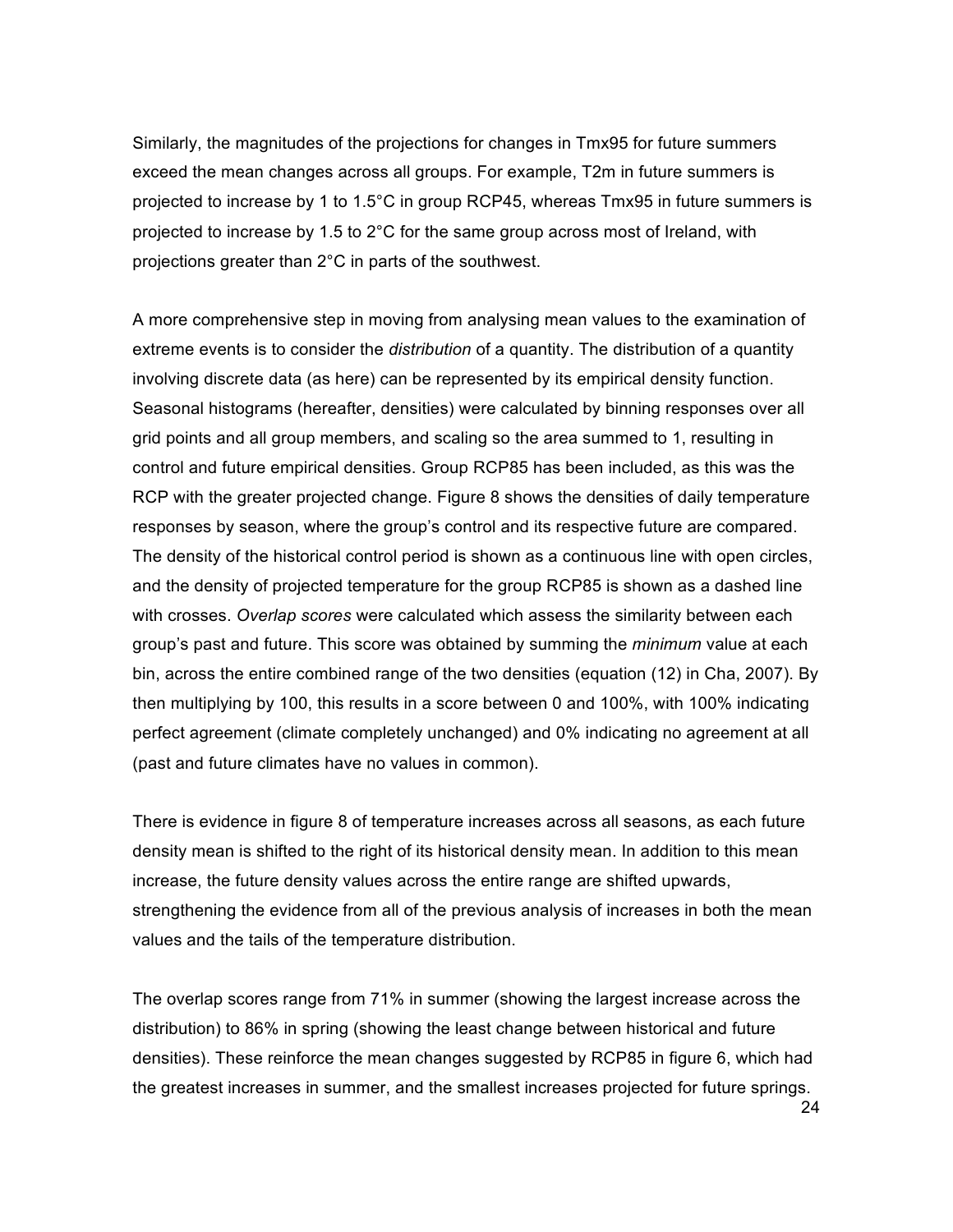

Figure 8: Shown above are seasonal densities for group RCP85 illustrating the distribution of historical model temperature responses (solid line, with open circles) and the future model temperature responses (dotted line, with crosses). A measure of overlap indicates how much the two distributions have changed (DJF (a) = 81%, MAM (b) = 86%, JJA (c) = 71%, SON (d) = 83%). Means are shown as vertical lines for historical (solid line) and future (dotted line) densities.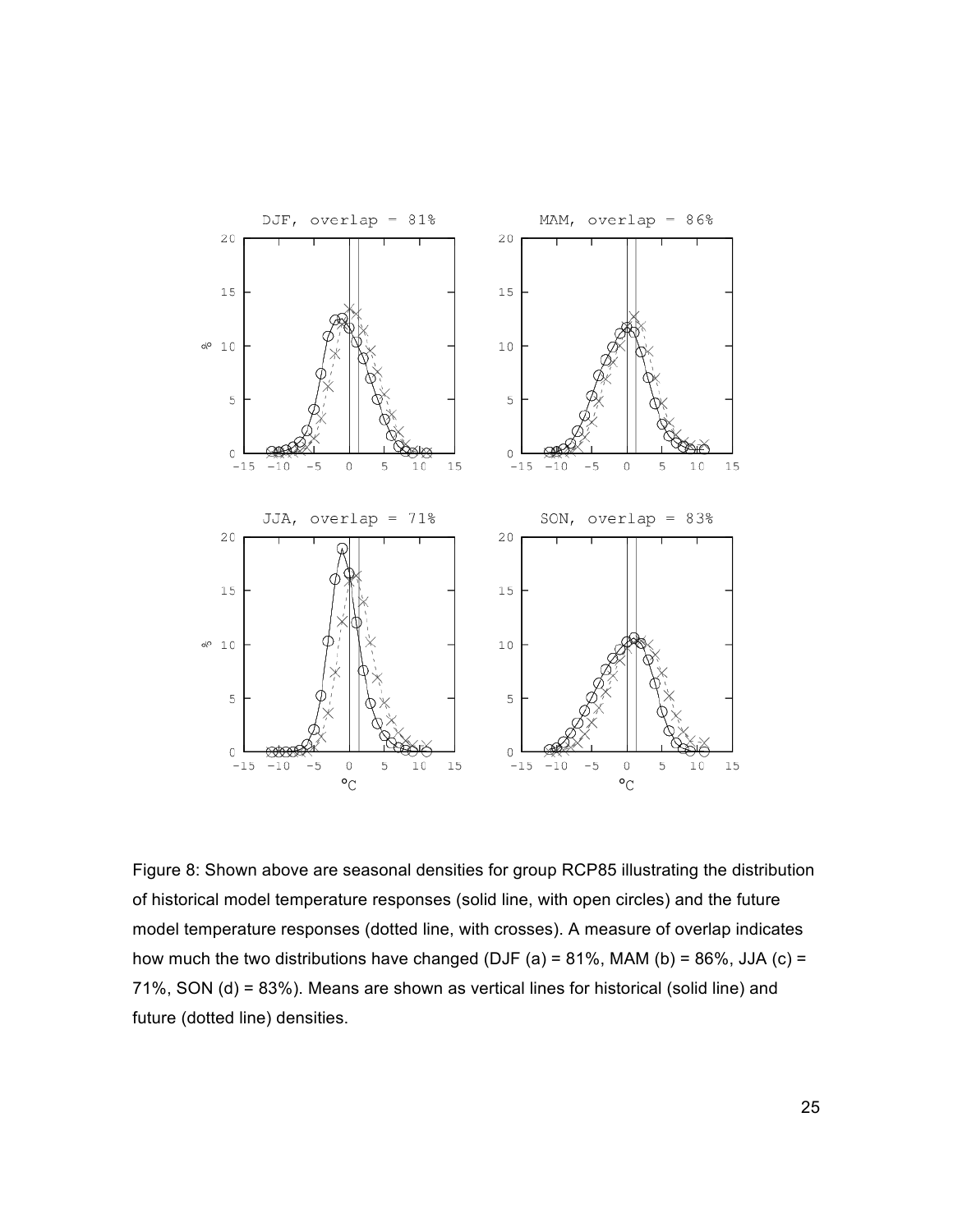#### *Section 5: Discussion*

Examination of figure 4 reveals a mean temperature increase across all groups, evidenced by positive responses (0.66°C to 1.56°C). Also, the regression lines suggest that temperatures are projected to continue increasing between 2041 and 2060. That is, the regression coefficients (slopes of the lines) are also positive for all groups (0.03°C/decade [RCP45] to 0.4°C/decade [A1B]). However, 95% confidence intervals for the regression coefficients are positive only for groups A1B and RCP85 ((0.16°C/decade, 0.63°C/decade) and (0.02°C/decade, 0.39°C/decade) respectively). The regression line for RCP45 (blue) is quite flat (confidence interval: -0.17°C/decade to 0.23°C/decade), suggesting neither a cooling nor warming trend over the period considered.

The annual results for group A1B (1.2°C response) broadly agree with those of the ENSEMBLES project (van der Linden and Mitchell, 2009) for SRES A1B, which projected annual temperature changes to be in the range of 1 - 1.25°C (though the time-slices are not identical). The seasonal changes are similar in summer (both studies project changes to be in the range 1 - 1.5°C), but the ENSEMBLES winter results (1 - 1.5°C) differ somewhat from this particular study (1.5 - 2°C warming projected across the island).

The results for C4I (McGrath *et al.*, 2008) are averaged across different SRES, but in general their magnitude (1 - 1.4°C across all seasons) is similar to the results observed in figure 5.

Though the time-slices differ slightly, it is worth comparing the results with those obtained at sites over Ireland by Fealy and Sweeney (2008) (see section 2.1). Their projections are for temperature increases of between 1.4 - 1.8°C by the 2050s under SRES A2 and B2. These projections exceed those in figure 4, where the group A2 has a regression line projecting temperature increases of approximately 0.9 to 1.4°C over the 20-year period.

The magnitude of the results for group RCP45 (shown in figure 5) broadly agrees with a study on a larger ensemble analysed in IPCC AR5, which projected the median temperature over Ireland to increase by 1 - 1.5°C in future summers, and by 0.5 - 1.5°C in future winters under RCP 4.5, for the period 2046-2065.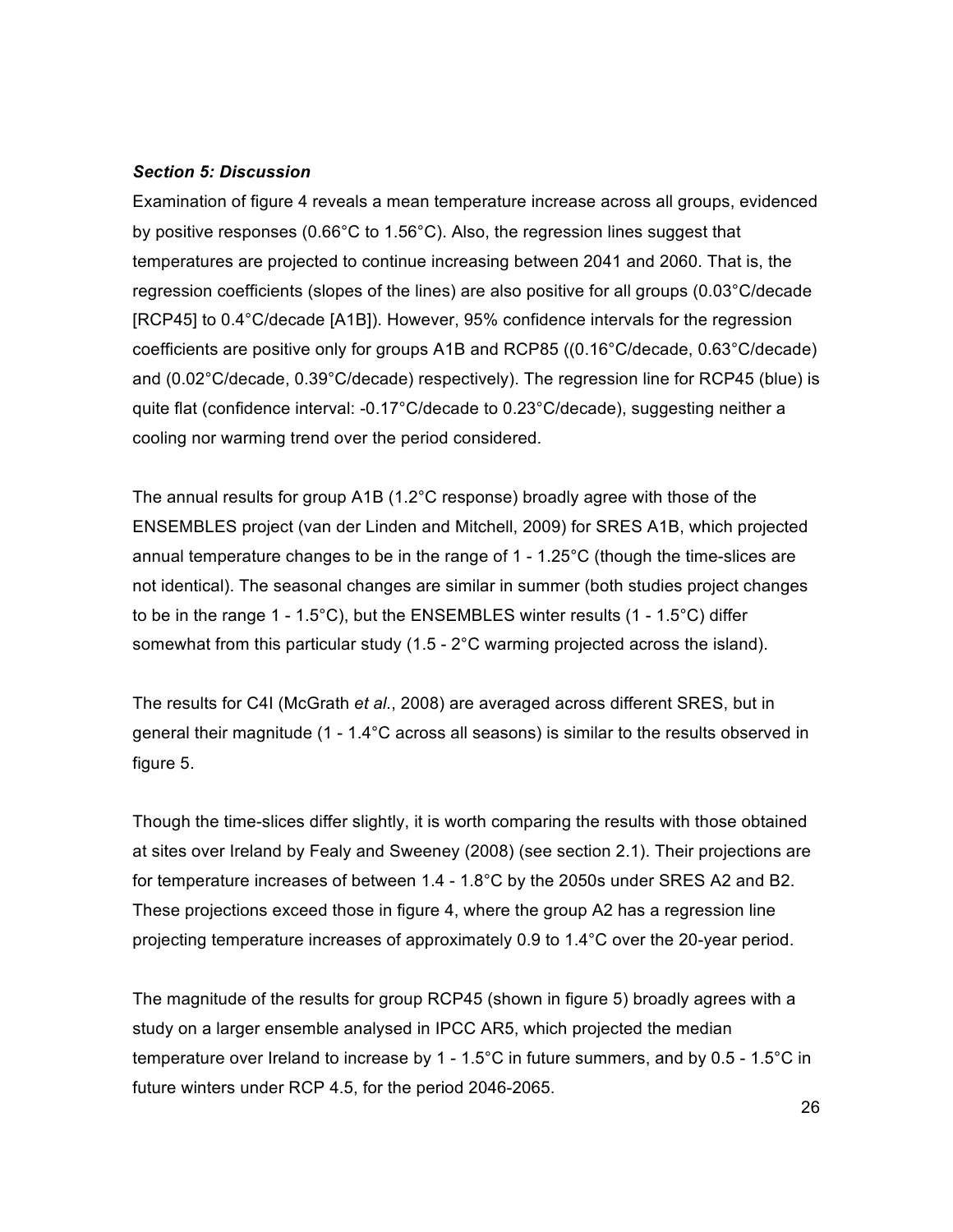The results illustrated in figure 6 disagree in part with Fealy and Sweeney (2008). They found that the greatest warming was projected for future autumns, in contrast with the analysis above projecting summers (in RCP85) or winters (in A1B and A2) to warm the most. They also note that the inter-GCM range for seasonal change is relatively large, again supporting the idea of using multiple GCMs (as this study does).

Since the mean values of T2m are projected to increase by less than either Tmn05 or Tmx95 for the seasons considered (comparing the relevant seasons in figures 6 and 7), this suggests a change in the variability and/or skewness of the distributions. These statistics were calculated to investigate the source of the changes observed in group RCP85 (figure 8). Summer temperatures show the greatest projected change between future and past, with the lowest agreement score of 71% for this season. Winter has the second lowest agreement between future and past (81%), indicative of the secondgreatest projected change. This agrees with the analysis of figures 6 and 7, which shows that Tmn05 in winter and Tmx95 in summer are projected to increase by more than the corresponding changes in T2m. This is in line with the findings of Beniston *et al.* (2007), who concluded that the intensity of extreme temperature events will increase more rapidly than that of moderate temperatures (though their conclusion was for continental Europe; section 2.2). Their conclusion was due to an increase in temperature variability, which is observed in this study in group RCP85 for summer (a 20% increase in standard deviation) and spring (7.6% increase), whereas autumn only shows a 0.1% increase and winter shows a 2.7% decrease. Skewness measures the asymmetry of a distribution, and is also an important statistic to consider. An increase in skewness indicates that either the right tail has become more elongated or the left tail more compressed, or both. A decrease in skewness implies the opposite. Skewness is a dimensionless measure, but the standard deviation of the skewness measure can be used to assess how large the change is. The greatest change in skewness is seen for future springs, where the skewness changed from 0.11 to 0.56, an increase of 0.45. This is much greater than 0.023, the standard deviation of the skewness (this value is the standard deviation of the skewness for all four seasons). The change in mean temperature for future springs is the least of all seasons however, meaning the change in skewness is hidden by the highest similarity score of 86%. Changes in skewness were also positive for winters and autumns, though of a smaller

27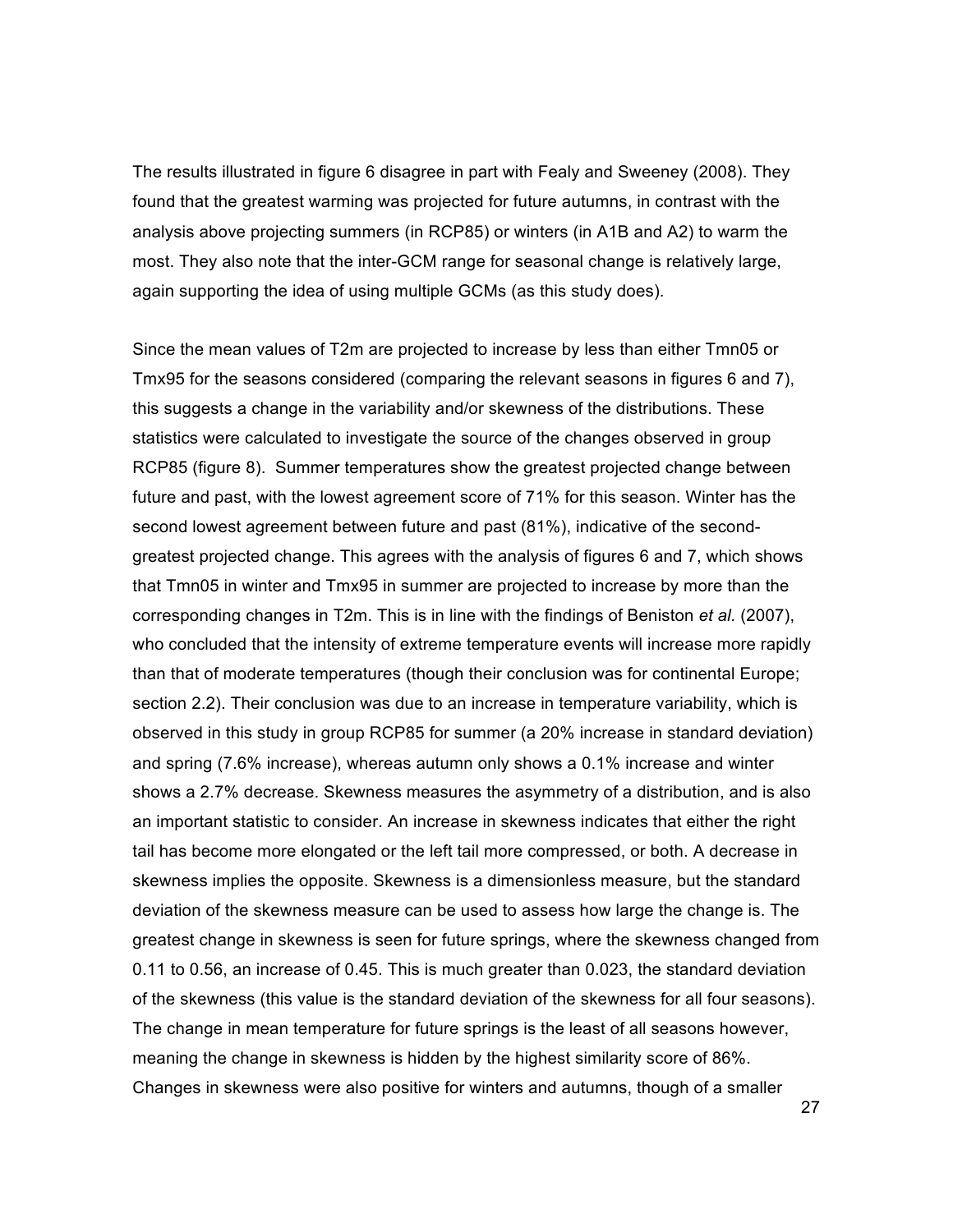magnitude (from -0.05 to 0.07 for winters, a change of +0.12, and from -0.26 to -0.21 for autumns, a change of +0.05), while the skewness for future summers decreased slightly (from 0.98 to 0.9, a change of -0.08).

In a statistical downscaling of GCM data at specific sites over Ireland, Mullan *et al.* (2012) examine changes in Tmn10 and Tmx90 for the 2050s. It is difficult to compare those results with this study due to their averaging across scenarios and seasons, and choice of a different threshold. Analogous to this study, they found Tmx90 projected to increase more than the mean temperature. In contrast, however, their results for Tmn10 show it projected to change less than the mean temperature.

#### *Section 6: Summary*

This study presented results obtained from a high-resolution dynamically-downscaled dataset over Ireland, involving three RCMs and four GCMs. The scale of this study is unique, and has addressed a topic that previously lacked adequate research. Analysis conducted to justify using high-resolution RCM data illustrated the added value of such an approach. Greater variability in the climate signal was captured by the RCMs, which were better able to capture and explicitly resolve more small-scale features that affect the evolution of two-metre temperature. Outputs from our selected ensemble of models and anthropogenic forcing scenarios were then examined. Temperature changes for the mid-21st century have been projected and analysed in detail. A comparison to previous relevant studies was carried out.

Time slices of 1981-2000 (control) and 2041-2060 (anthropogenically-forced future scenarios) were compared in order to determine the nature and magnitude of projected temperature changes. All groups showed an increase in annual mean temperature: this increase was greatest in group RCP85 (1.56°C), with the greatest trend projected in group A1B (0.4°C/decade).

Seasonally, a large spread of temperature responses across groups was evident. However, the warming signal was apparent from each median seasonal temperature exceeding 0.5°C for every group and season (with the exception of B1 in spring). Groups differed in their warmest projected seasons, from winter (A1B, A2) to summer (RCP85).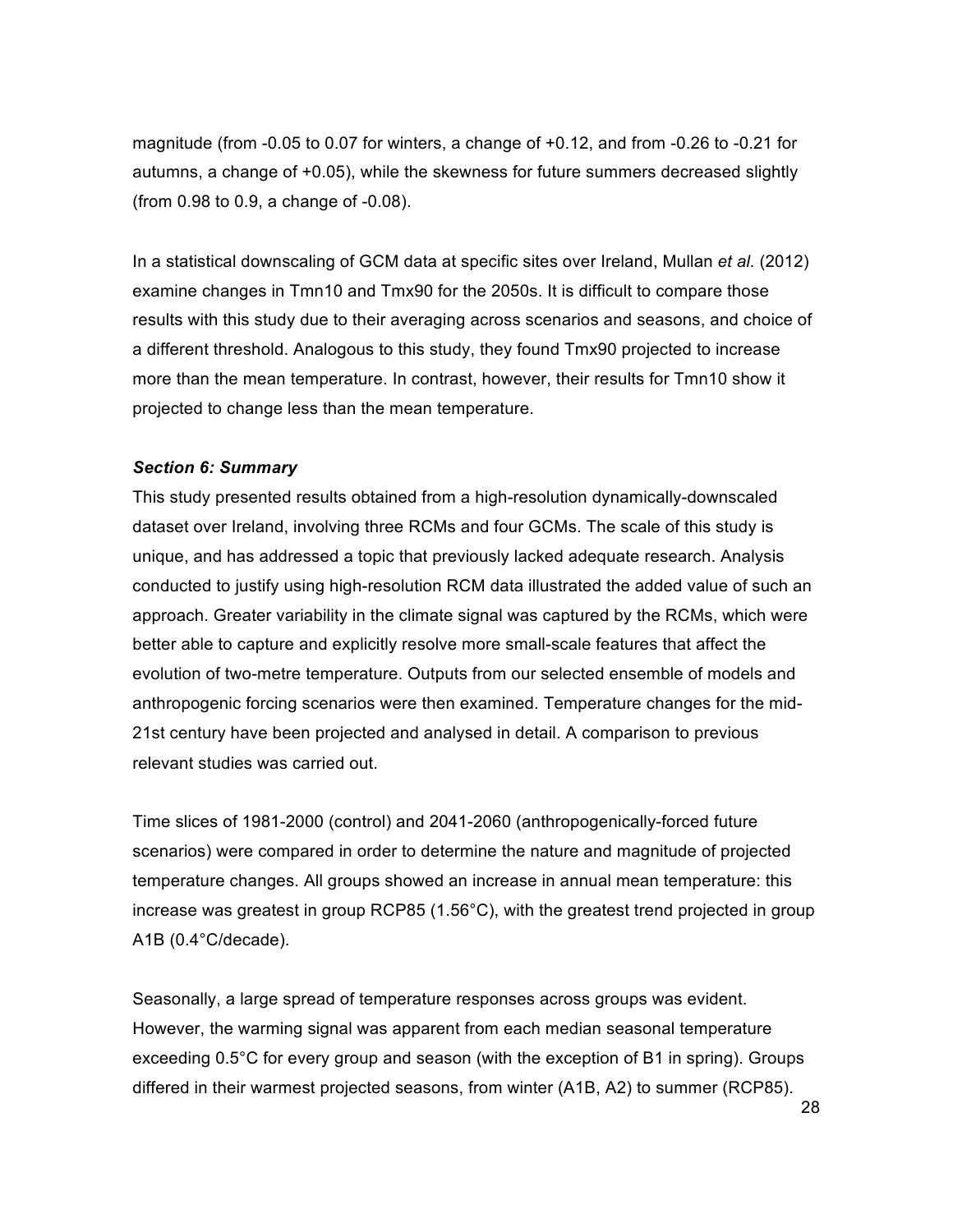On a spatial scale, there are discrepancies between the five groups as to which season has the greatest projected warming, and also whether this warming will be uniform or vary across Ireland. As expected, however, the greatest warming is evident from those groups with higher emissions or RCPs: A1B, A2 and RCP85.

Examination of the projected changes in Tmn05 in winter and those of Tmx95 in summer again show differences across the five groups considered. However, a strong pattern of *greater* increases in both of these values when compared to the projected mean changes in T2m is evident across all groups. This is reinforced by examining the densities of seasonal changes.

## *Acknowledgements:*

The authors wish to acknowledge the SFI/HEA Irish Centre for High-End Computing (ICHEC) and ECMWF for the provision of computational facilities and support. The research was partly supported and funded by the Environmental Protection Agency (EPA) CCRP STRIVE Programme. John O'Sullivan is funded by the EPA (grant number: 2012- CCRP-PhD.3).

The authors would also like to thank Dr. Andrew Parnell and Prof. Peter Lynch (both of University College Dublin) for their valuable input and time.

## *References:*

Beniston, M, Stephenson, DB, Christensen, OB, Ferro, CaT, Frei, C, Goyette, S, Halsnaes, K, Holt, T, Jylhä, K, Koffi, B, Palutikof, J, Schöll, R, Semmler, T and Woth, K 2007. 'Future extreme events in European climate: an exploration of regional climate model projections' *Climatic Change* **81:S1**, 71-95.

Casado MJ and Pastor MA 2012. 'Use of variability modes to evaluate AR4 climate models over the Euro-Atlantic region' *Climate Dynamics*. **38**: 225-237

Cattiaux, J, Douville, H and Peings, Y 2013. 'European temperatures in CMIP5: origins of present-day biases and future uncertainties' *Climate Dynamics* **41**: 2889-2907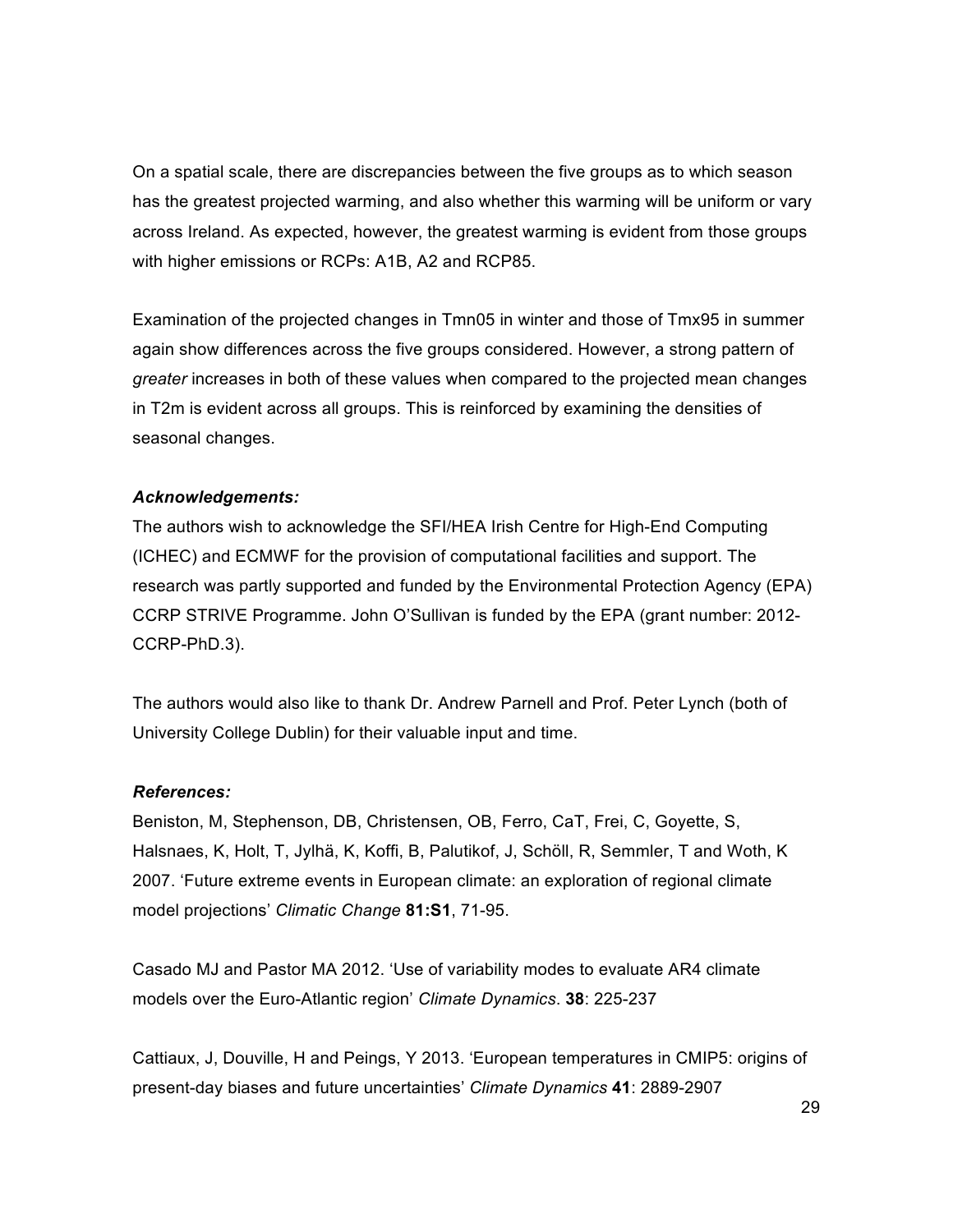Cha, SH 2007. 'Comprehensive Survey on Distance/Similarity Measures between Probability Density Functions' *International Journal of Mathematical Models and Methods in Applied Sciences* **1:4** 300-307.

Chan, SC, Kendon, EJ, Fowler, HJ, Blenkinsop, S, Ferro, CaT and Stephenson, DB 2013. 'Statistical downscaling of extreme daily precipitation, evaporation, and temperature and construction of future scenarios' *Clim. Dyn.* **41**: 1475-1495.

Collins, WJ, Bellouin, N, Doutriaux-Boucher, M, Gedney, N, Halloran, P, Hinton, T, Hughes, J, Jones, CD, Joshi, M, Liddicoat, S, Martin, G, O'Connor, F, Rae, J, Senior, C, Sitch, S, Totterdell, I, Wiltshire, A and Woodward, S 2011. 'Development and evaluation of an Earth-System model – HadGEM2' *Geosci. Model Dev.* **4**: 1051-1075.

Déqué, M, Rowell, DP, Lüthi, D, Giorgi, F, Christensen, JH, Rockel, B, Jacob, D, Kjellström, E, Castro, M and Van den Hurk, B 2007. 'An intercomparison of regional climate simulations for Europe: assessing uncertainties in model projections' *Climatic Change* **81**: 53-70.

Easterling, DR, Meehl, GA, Parmesan, C, Changnon, SA, Karl, TR and Mearns, LO 2000. 'Climate extremes: Observations, modeling, and impacts' *Science* **289**: 2068–2074.

Fealy, R and Sweeney, J 2008. 'Statistical downscaling of temperature, radiation and potential evapotranspiration to produce a multiple GCM ensemble mean for a selection of sites in Ireland' *Irish Geography* **41:1**, 1-27.

Fronzek, S, Carter, TR, and Jylhä, K 2012. 'Representing two centuries of past and future climate for assessing risks to biodiversity in Europe' *Global Ecol. Biogeogr.* **21**, 19-35.

Hazeleger, W, Wang, X, Severijns, C, Ştefănescu, S, Bintanja, R, Sterl, A, Wyser, K, Semmler, T, Yang, S, Van den Hurk, B, Noije, T van, Linden, E van der and Wiel, K van der 2011. 'EC-Earth V2.2: description and validation of a new seamless earth system prediction model' *Clim. Dyn.* **39:11**, 2611-2629.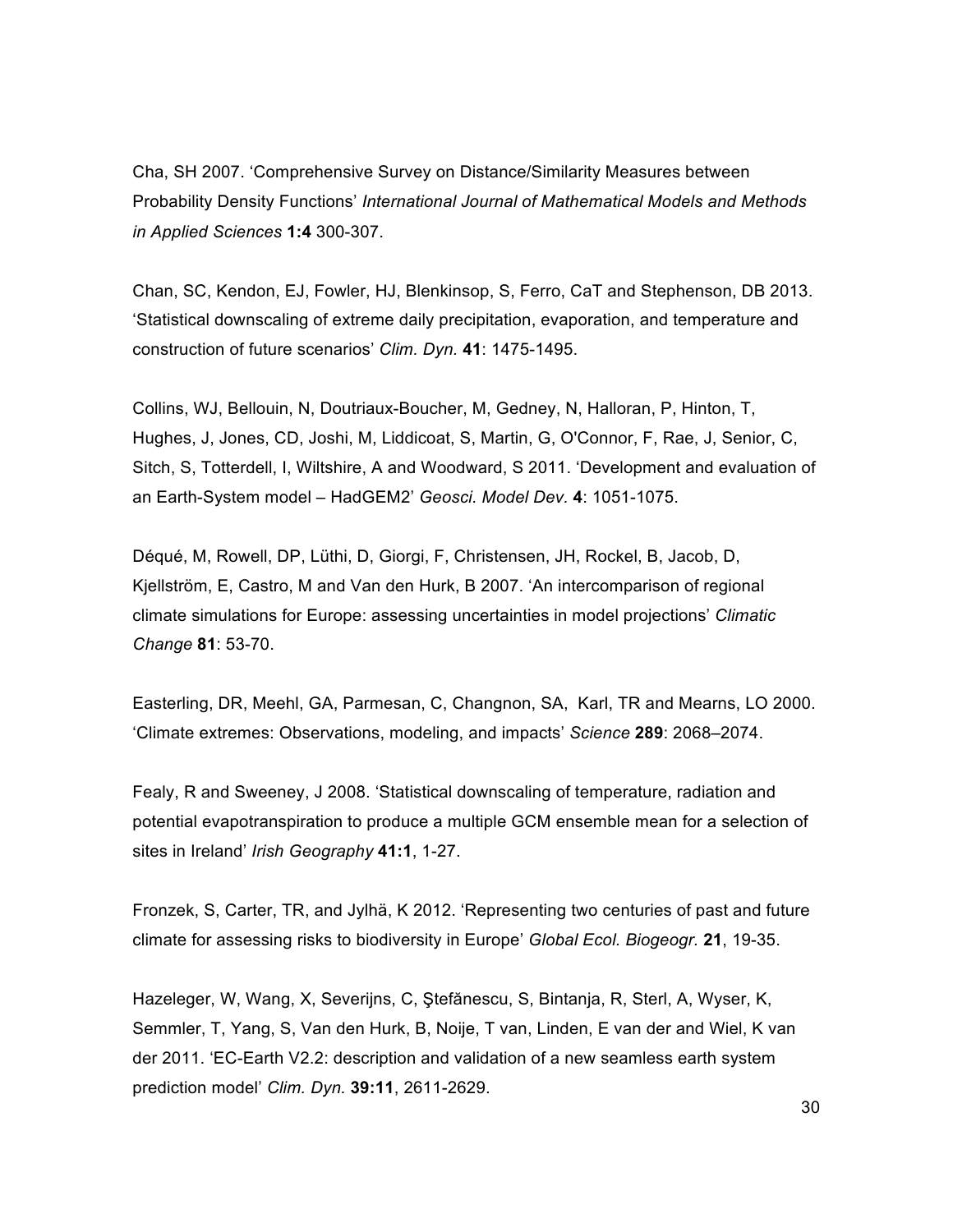Heinrich, G and Gobiet, A 2012. 'The future of dry and wet spells in Europe: a comprehensive study based on the ENSEMBLES regional climate models' *Int. J. Climatol.* **32**: 1951-1970.

Hollweg, H-D, Böhm , U, Fast, I, Hennemuth, B, Keuler, K, Keup-Thiel, E, Lautenschlager, M, Legutke, S, Radtke, K, Rockel, B, Schubert, M, Will, A, Woldt, M and Wunram, C 2008. *Technical Report No. 3: Ensemble Simulations over Europe with the Regional Climate Model CLM forced with IPCC AR4 Global Scenarios*. Available at: https://www.dkrz.de/Klimaforschung/konsortial/clm/MaD\_TechRep3\_CLM\_\_1\_.pdf. [Downloaded: 20 April 2014].

IPCC 2007. *Climate Change 2007: The Physical Science Basis. Contribution of Working Group I to the Fourth Assessment Report of the Intergovernmental Panel on Climate Change* [Solomon, S, D Qin, M Manning, Z Chen, M Marquis, KB Averyt, M Tignor and HL Miller (eds.)]. Cambridge University Press: Cambridge, United Kingdom and New York, NY, USA, 996 pp.

IPCC 2012. *Managing the Risks of Extreme Events and Disasters to Advance Climate Change Adaptation*. A Special Report of Working Groups I and II of the Intergovernmental Panel on Climate Change [Field, CB, V Barros, TF Stocker, D Qin, DJ Dokken, KL Ebi, MD Mastrandrea, KJ Mach, G-K Plattner, SK Allen, M Tignor, and PM Midgley (eds.)]. Cambridge University Press: Cambridge, UK, and New York, NY, USA.

IPCC 2013a. *Climate Change 2013: The Physical Science Basis. Contribution of Working Group I to the Fifth Assessment Report of the Intergovernmental Panel on Climate Change*  [Stocker, TF, D Qin, G-K Plattner, M Tignor, SK Allen, J Boschung, A Nauels, Y Xia, V Bex and PM Midgley (eds.)]. Cambridge University Press: Cambridge, United Kingdom and New York, NY, USA.

IPCC 2013b. *Annex I: Atlas of Global and Regional Climate Projections* [van Oldenborgh, GJ, M Collins, J Arblaster, JH Christensen, J Marotzke, SB Power, M Rummukainen and T Zhou (eds.)]. In *Climate Change 2013: The Physical Science Basis. Contribution of*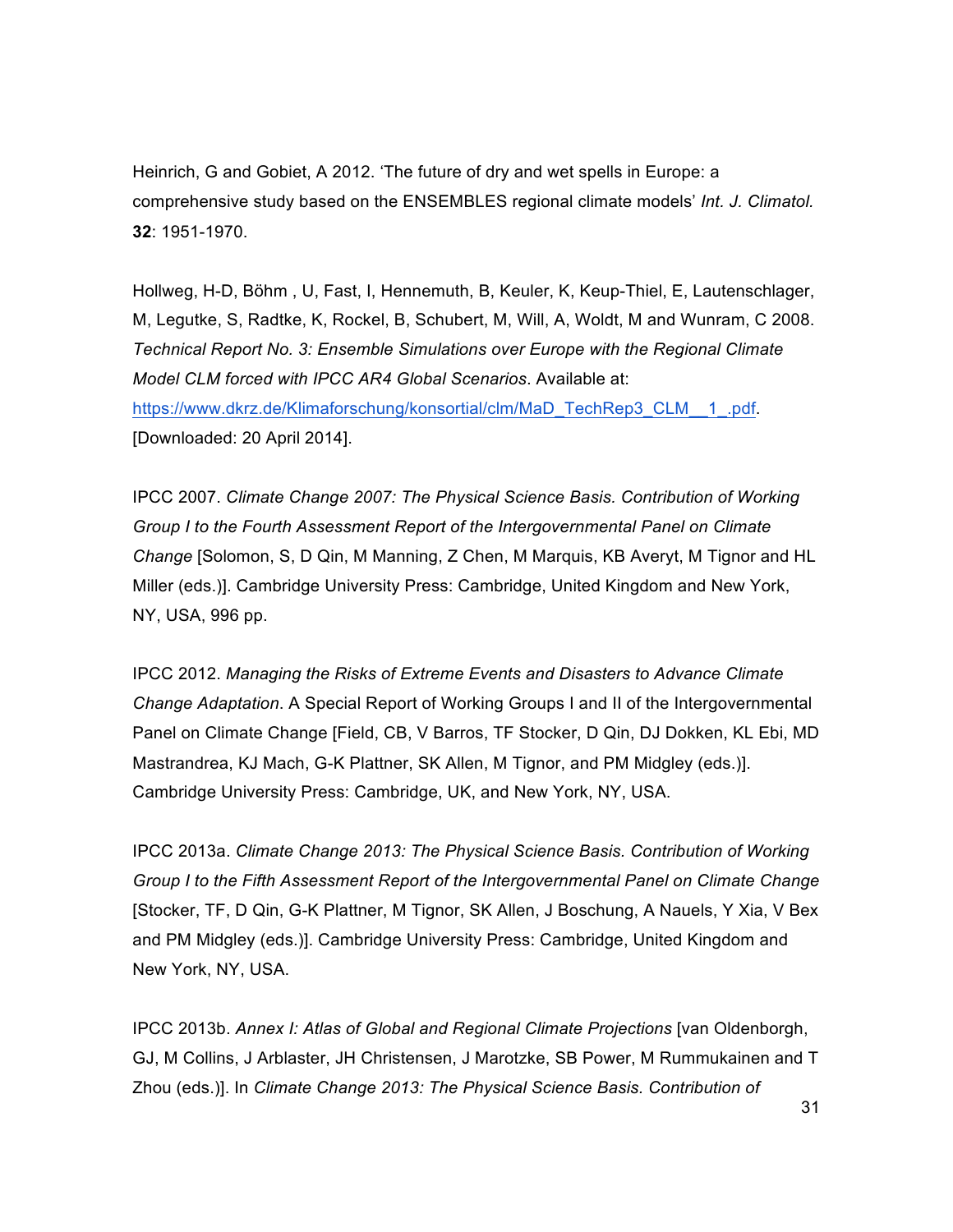*Working Group I to the Fifth Assessment Report of the Intergovernmental Panel on Climate Change* [Stocker, TF, D Qin, G-K Plattner, M Tignor, SK Allen, J Boschung, A Nauels, Y Xia, V Bex and PM Midgley (eds.)]. Cambridge University Press: Cambridge, United Kingdom and New York, NY, USA.

McGrath, R, Lynch, P, Dunne, S, Hanafin, J, Nishimura, E, Nolan, P, Ratnam, JV, Semmler, T, Sweeney, C and Wang, S 2008. *Community Climate Change Consortium for Ireland (C4I): Ireland in a warmer world: Scientific predictions of the Irish climate in the twenty-first century*. Available at: http://www.met.ie/publications/warmerworld.asp [Downloaded: 01 May 2014].

McGuffie, K, Henderson-Sellers, A, Holbrook, N, Kothavala, Z, Balachova, O, and Hoekstra, J 1999. 'Assessing simulations of daily temperature and precipitation variability with global climate models for present and enhanced greenhouse climates', *Int. J. Climatol.* **19**, 1-26.

McGuffie, K and Henderson-Sellers, A 2005. *A Climate Modelling Primer*. England: John Wiley & Sons, Ltd.

Moss, RH, Edmonds, Ja, Hibbard, Ka, Manning, MR, Rose, SK, van Vuuren, DP, Carter, TR, Emori, S, Kainuma, M, Kram, T, Meehl, Ga, Mitchell, JFB, Nakićenović, N, Riahi, K, Smith, SJ, Stouffer, RJ, Thomson, AM, Weyant, JP and Wilbanks, TJ 2010. 'The next generation of scenarios for climate change research and assessment' *Nature*, **463:7282**, 747–756.

Mullan, D, Fealy, R and Favis-Mortlock, D 2012. 'Developing site-specific future temperature scenarios for Northern Ireland: addressing key issues employing a statistical downscaling approach' *Int. J. Climatol.* **32**: 2007-2019.

Nakićenović, N, Alcamo, J, Davis, G, de Vries, B, Fenhann, J, Gaffin, S, Gregory, K, Grbler, A, Jung, TY, Kram, T, La Rovere, EL, Michaelis, L, Mori, S, Morita, T, Pepper, W, Pitcher, H, Price, L, Raihi, K, Roehrl, A, Rogner, H-H, Sankovski, A, Schlesinger, M, Shukla, P, Smith, S, Swart, R, van Rooijen, S, Victor, N and Dadi, Z 2000. *IPCC Special*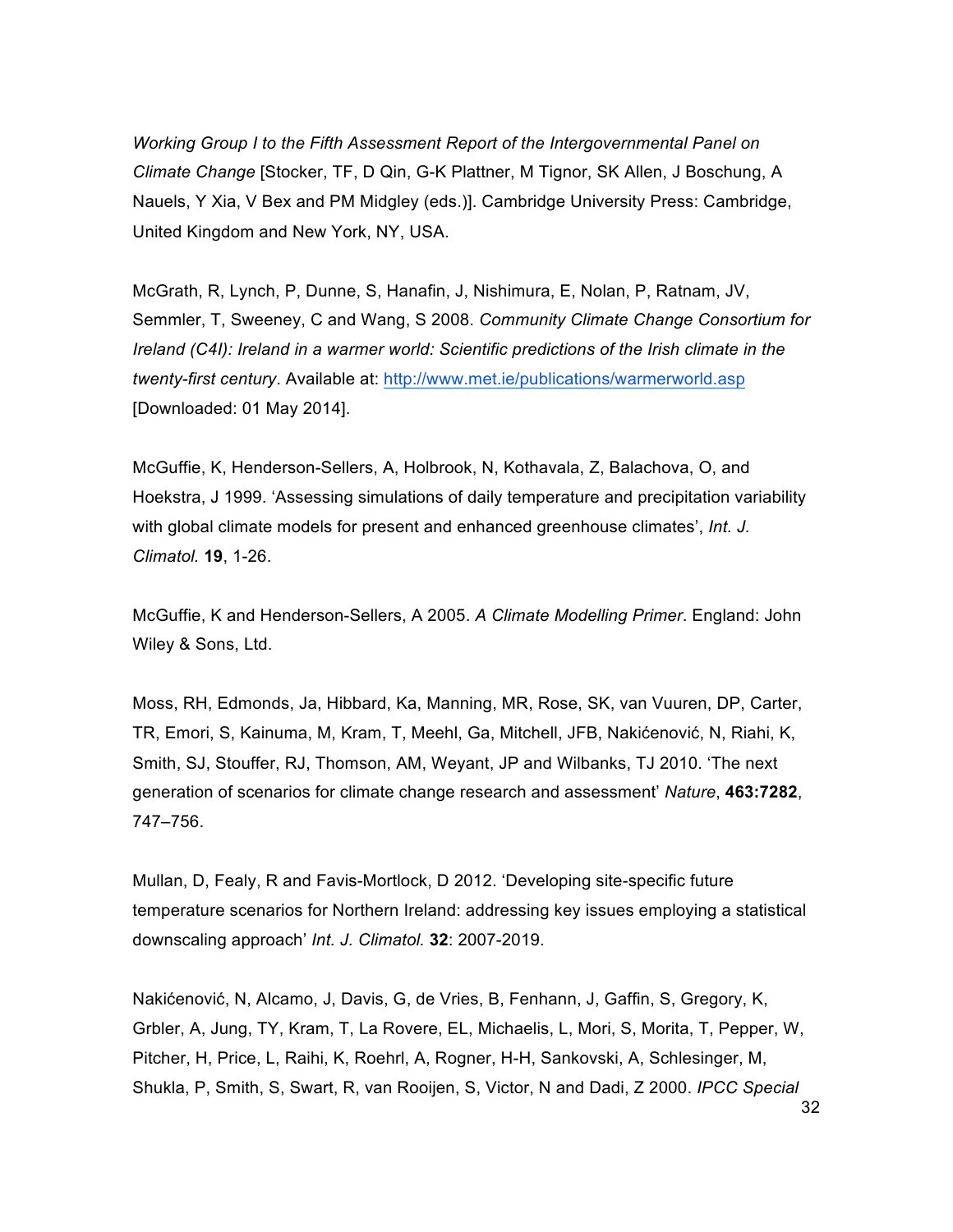*Report on Emissions Scenarios*. Cambridge University Press: Cambridge, United Kingdom and New York.

Rockel, B, Will, A and Hense, A 2008. 'Special issue regional climate modelling with COSMO-CLM (CCLM)' *Meteorol. Z.* **17**: 347– 348.

Roeckner, E, Bäuml, G, Bonaventura, L, Brokopf, R, Esch, M, Giorgetta, M, Hagemann, S, Kirchner, I, Kornblueh, L, Manzini, E, Rhodin, A, Schlese, U, Schulzweida, U and Tompkins, A 2003. 'The atmospheric general circulation model ECHAM5'. Report No. 349, Hamburg: Max Planck Institute for Meteorology. Available at:

https://www.mpimet.mpg.de/fileadmin/publikationen/Reports/max\_scirep\_349.pdf [Downloaded: 10 February 2014]

Scinocca, JF, McFarlane, NA, Lazare, M, Li, J and Plummer, D 2008. 'The CCCma third generation AGCM and its extension into the middle atmosphere' *Atmos. Chem. and Phys.* **8**: 7055-7074.

Skamarock, WC, Klemp, JB, Dudhia, J, Gill, DO, Barker, DM, Duda, MG, Huang, XY, Wang, W and Powers, JG 2008. *A description of the advanced research WRF version 3 NCAR Tech. Note TN-475\_STR*. Available at:

http://www.mmm.ucar.edu/wrf/users/docs/arw\_v3.pdf [Downloaded: 8 October 2013]

Van den Hurk, B, Oldenborgh, G J van, Lenderink, G, Hazeleger, W, Haarsma, R and Vries, H de 2014. 'Drivers of mean climate change around the Netherlands derived from CMIP5' *Clim. Dyn.* **42**: 1683-1697.

Van der Linden, P and Mitchell, JFB 2009. *ENSEMBLES: Climate Change and its Impacts: Summary of research and results from the ENSEMBLES project* Met Office Hadley Centre, Exeter, UK.

Wilby, RL and Dawson, CW 2007. *SDSM 4 . 2 — A decision support tool for the assessment of regional climate change impacts User Manual.* Available at: http://copublic.lboro.ac.uk/cocwd/SDSM/SDSMManual.pdf [Downloaded: 5 October 2013]